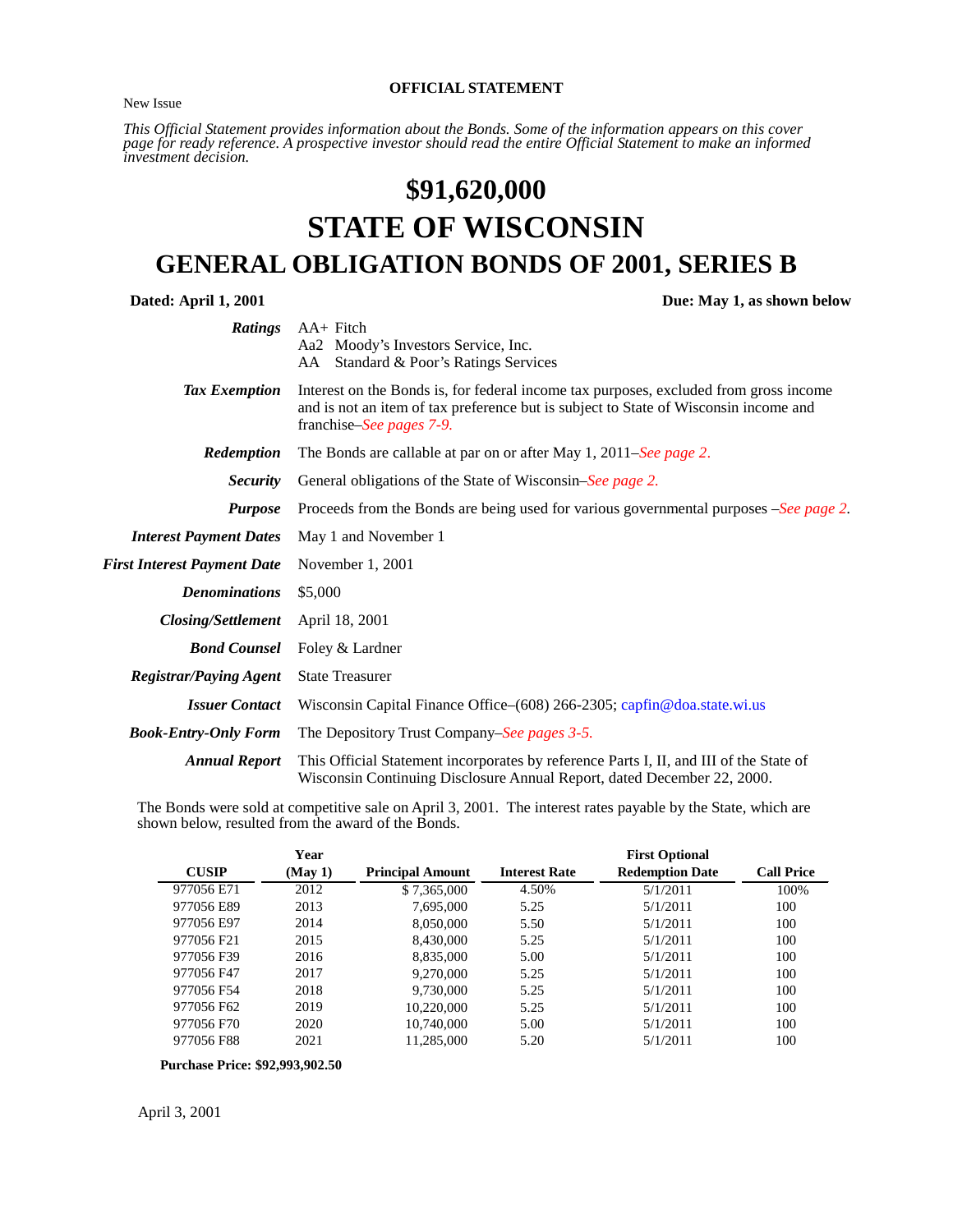This document is the "official" statement—that is, it contains the only authorized information about the offering of the Bonds. This document isn't an offer or solicitation for the Bonds, and no unlawful offer, solicitation, or sale may occur through the use of this document or otherwise. This document isn't a contract, and it provides no investment advice. Prospective investors should consult their advisors and legal counsel with questions about this document, the Bonds, and anything else related to the offering.

The purpose of this document is to provide prospective investors with information that may be important in making an investment decision. It may not be used for any other purpose without the State's permission. The State is the author of this document and is responsible for its accuracy and completeness. The Underwriters are not the authors of this document. In accordance with their responsibilities under federal securities laws, the Underwriters are required to review the information in this document and must have a reasonable basis for their belief in the accuracy and completeness of its key representations.

The estimates, forecasts, projections, and opinions in this document aren't hard facts, and no one guarantees them. Some of the people who prepared, compiled, or reviewed this information had specific functions that covered some aspects of the offering but not others. For example, financial staff focused on quantitative financial information, and legal counsel focused on specific documents or legal issues assigned to them.

No dealer, broker, sales representative, or other person has been authorized to give any information or to make any representations about the Bonds other than what is in this document. The information and expressions of opinion in this document may change without notice. Neither the delivery of this document nor any sale of the Bonds implies that there has been no change in the other matters contained in this document since its date. Material referred to in this document is not part of this document unless expressly included.

# **TABLE OF CONTENTS**

| Page | Page |
|------|------|
|      |      |

| Limitations on Issuance of General Obligations5 |  |
|-------------------------------------------------|--|
|                                                 |  |
|                                                 |  |
|                                                 |  |
|                                                 |  |
|                                                 |  |
|                                                 |  |
|                                                 |  |
| <b>APPENDIX A-INFORMATION ABOUT</b>             |  |
|                                                 |  |
| <b>APPENDIX B-GENERAL OBLIGATION</b>            |  |
|                                                 |  |
| <b>APPENDIX C-EXPECTED FORM OF</b>              |  |
|                                                 |  |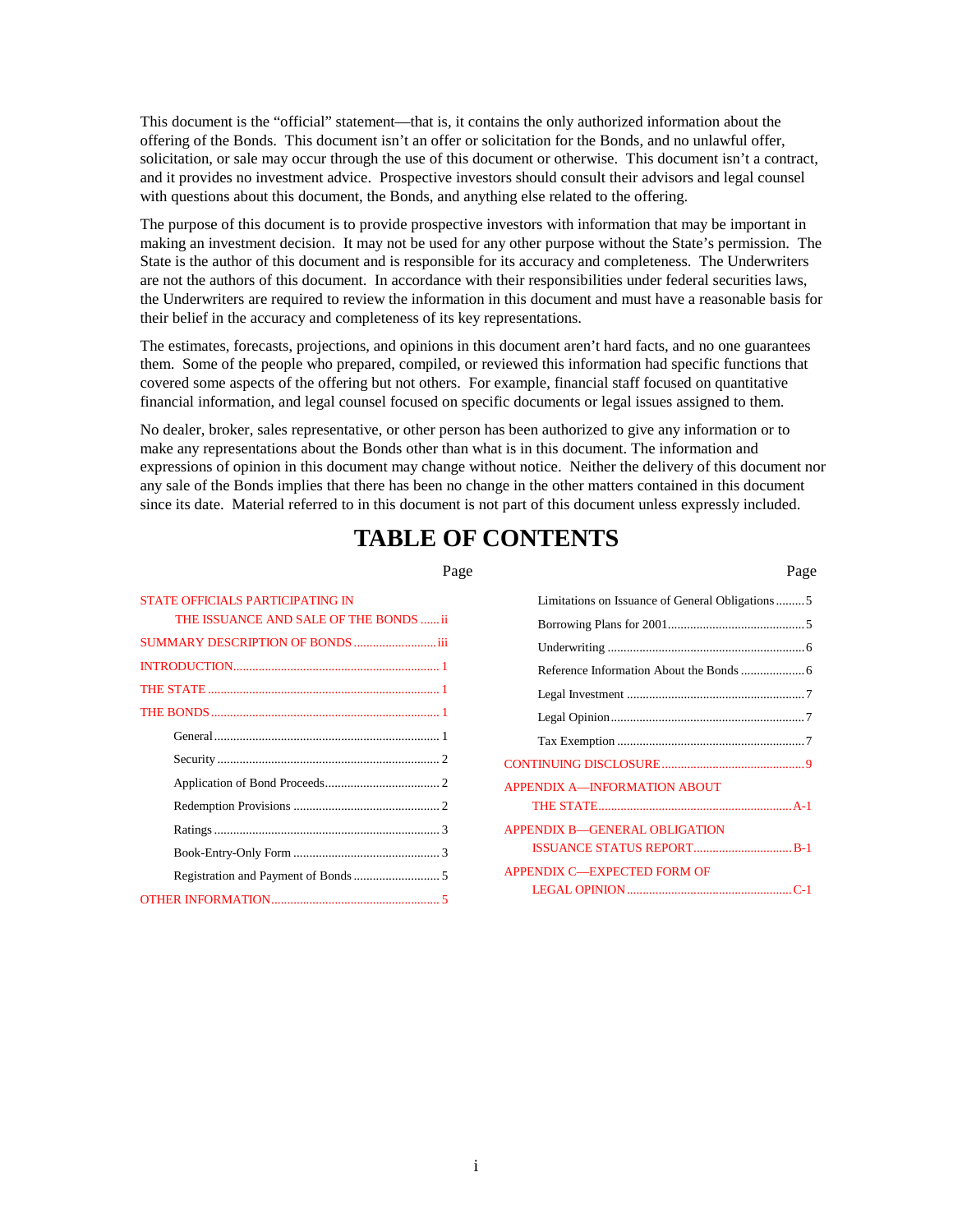#### **STATE OFFICIALS PARTICIPATING IN THE ISSUANCE AND SALE OF THE BONDS**

#### **BUILDING COMMISSION MEMBERS**

#### <span id="page-2-0"></span>**Voting Members** Term of Office Expires

Governor Scott McCallum, Chairperson January 6, 2003 Senator Fred A. Risser, Vice-Chairperson<br>Senator Mark Meyer January 3, 2005 Senator Mark Meyer Senator Carol Roessler<br>
Representative Timothy Hoven<br>
January 6, 2003 Representative Timothy Hoven<br>Representative Jeffrey Plale<br>January 6, 2003 Representative Jeffrey Plale January 6, 2003<br>
Representative Daniel Vrakas<br>
January 6, 2003 Representative Daniel Vrakas Mr. Bryce Styza, Citizen Member At the pleasure of the Governor

#### **Nonvoting, Advisory Members**

Mr. George Lightbourn, Secretary At the pleasure of the Governor Department of Administration

- Mr. Adel Tabrizi, State Chief Engineer Department of Administration
- Mr. Wilbert King, State Chief Architect Department of Administration

#### **Building Commission Secretary**

Mr. David P. Schmiedicke At the pleasure of the Building (also serves as Administrator, Division Commission and Secretary of of Facilities Development of the Administration of Facilities Development of the Department of Administration)

#### **OTHER PARTICIPANTS**

Mr. Jack C. Voight January 6, 2003 State Treasurer Mr. James E. Doyle January 6, 2003 State Attorney General

#### **DEBT MANAGEMENT AND DISCLOSURE**

Department of Administration Capital Finance Office P.O. Box 7864 101 E. Wilson Street, 10th Floor Madison, WI 53707-7864 Telefax (608) 266-7645 [capfin@doa.state.wi.us](mailto: DOACapitalFinanceOffice@wisconsin.gov)

Mr. Frank R. Hoadley Capital Finance Director (608) 266-2305 [frank.hoadley@doa.state.wi.us](mailto: DOACapitalFinanceOffice@wisconsin.gov)

Mr. Lawrence K. Dallia Assistant Capital Finance Director (608) 267-7399 [larry.dallia@doa.state.wi.us](mailto: DOACapitalFinanceOffice@wisconsin.gov)

Mr. David R. Erdman Capital Finance Officer (608) 267-0374 [david.erdman@doa.state.wi.us](mailto: DOACapitalFinanceOffice@wisconsin.gov)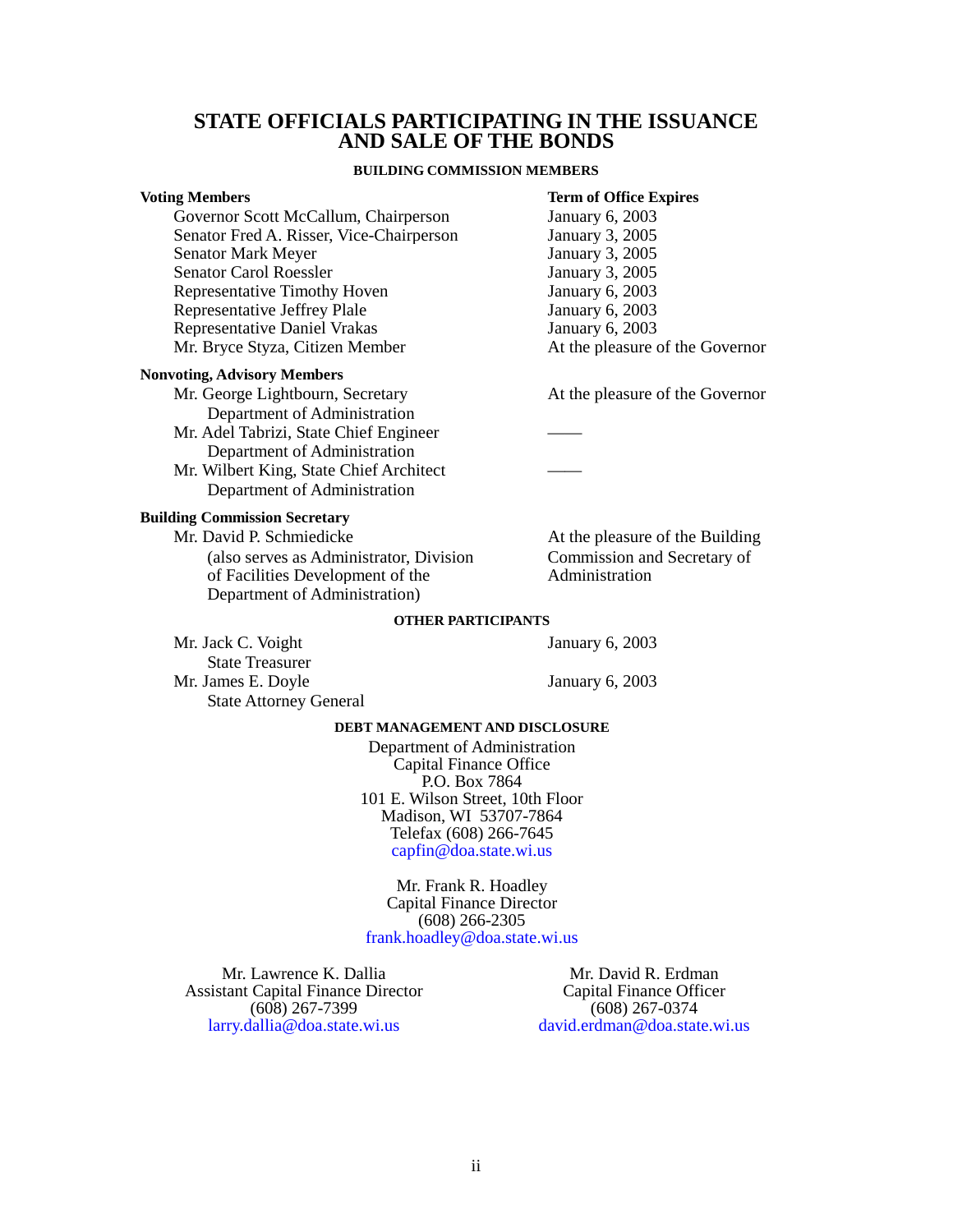# **SUMMARY DESCRIPTION OF BONDS**

<span id="page-3-0"></span>

|                                                      | Selected information is presented on this page for the convenience of the user. To make an informed<br>decision regarding the Bonds, a prospective investor should read the entire Official Statement.                                                                                                                                                                                                                                                                                                   |
|------------------------------------------------------|----------------------------------------------------------------------------------------------------------------------------------------------------------------------------------------------------------------------------------------------------------------------------------------------------------------------------------------------------------------------------------------------------------------------------------------------------------------------------------------------------------|
| Description:                                         | State of Wisconsin General Obligation Bonds of 2001, Series B                                                                                                                                                                                                                                                                                                                                                                                                                                            |
| Principal Amount:                                    | \$91,620,000                                                                                                                                                                                                                                                                                                                                                                                                                                                                                             |
| Denominations:                                       | \$5,000 and integral multiples                                                                                                                                                                                                                                                                                                                                                                                                                                                                           |
| Date of Issue:                                       | April 1, 2001                                                                                                                                                                                                                                                                                                                                                                                                                                                                                            |
| <b>Record Date:</b>                                  | April 15 and October 15                                                                                                                                                                                                                                                                                                                                                                                                                                                                                  |
| <b>Interest Payment:</b>                             | May 1 and November 1, commencing November 1, 2001                                                                                                                                                                                                                                                                                                                                                                                                                                                        |
| Maturities:                                          | May 1, 2012-2021-See cover                                                                                                                                                                                                                                                                                                                                                                                                                                                                               |
| Redemption:                                          | <i>Optional</i> — The Bonds are subject to optional redemption at par beginning<br>May 1, 2011—See page 2                                                                                                                                                                                                                                                                                                                                                                                                |
| Form:                                                | Book-entry-only-See pages 3-5                                                                                                                                                                                                                                                                                                                                                                                                                                                                            |
| Paying Agent:                                        | All payments of principal and interest on the Bonds will be paid by the<br>State Treasurer. All payments will be made to The Depository Trust<br>Company, which will distribute payments to Beneficial Owners as<br>described herein.                                                                                                                                                                                                                                                                    |
| Security:                                            | The Bonds are general obligations. As of December 1, 2000, there were<br>\$4,067,583,077 of outstanding general obligations of the State.                                                                                                                                                                                                                                                                                                                                                                |
| <b>Additional General</b><br><b>Obligation Debt:</b> | The State may issue additional general obligation debt.                                                                                                                                                                                                                                                                                                                                                                                                                                                  |
| Authority for Issuance:                              | The Bonds are issued under Article VIII of the Wisconsin Constitution and<br>Chapters 18 and 20 of the Wisconsin Statutes.                                                                                                                                                                                                                                                                                                                                                                               |
| Purpose:                                             | Acquisition, construction, development, extension, enlargement, or<br>improvement of land, water, property, highways, buildings, equipment, or<br>facilities for public purposes.                                                                                                                                                                                                                                                                                                                        |
| Legality of Investment:                              | State law provides that the Bonds are legal investments for all banks, trust<br>companies, savings banks and institutions, building and loan associations,<br>savings and loan associations, credit unions, investment companies, and<br>other persons or entities carrying on a banking business; for all executors,<br>administrators, guardians, trustees, and other fiduciaries; and for the State<br>and all public officers, municipal corporations, political subdivisions, and<br>public bodies. |
| Tax Exemption:                                       | Interest on the Bonds is not included in gross income and not an item of tax<br>preference for federal income tax purposes—See pages 7-9                                                                                                                                                                                                                                                                                                                                                                 |
|                                                      | Interest on the Bonds is subject to State of Wisconsin income and franchise<br>taxes-See page 9                                                                                                                                                                                                                                                                                                                                                                                                          |
| Legal Opinion:                                       | Validity and tax opinion to be provided by Foley & Lardner—See page $C-1$                                                                                                                                                                                                                                                                                                                                                                                                                                |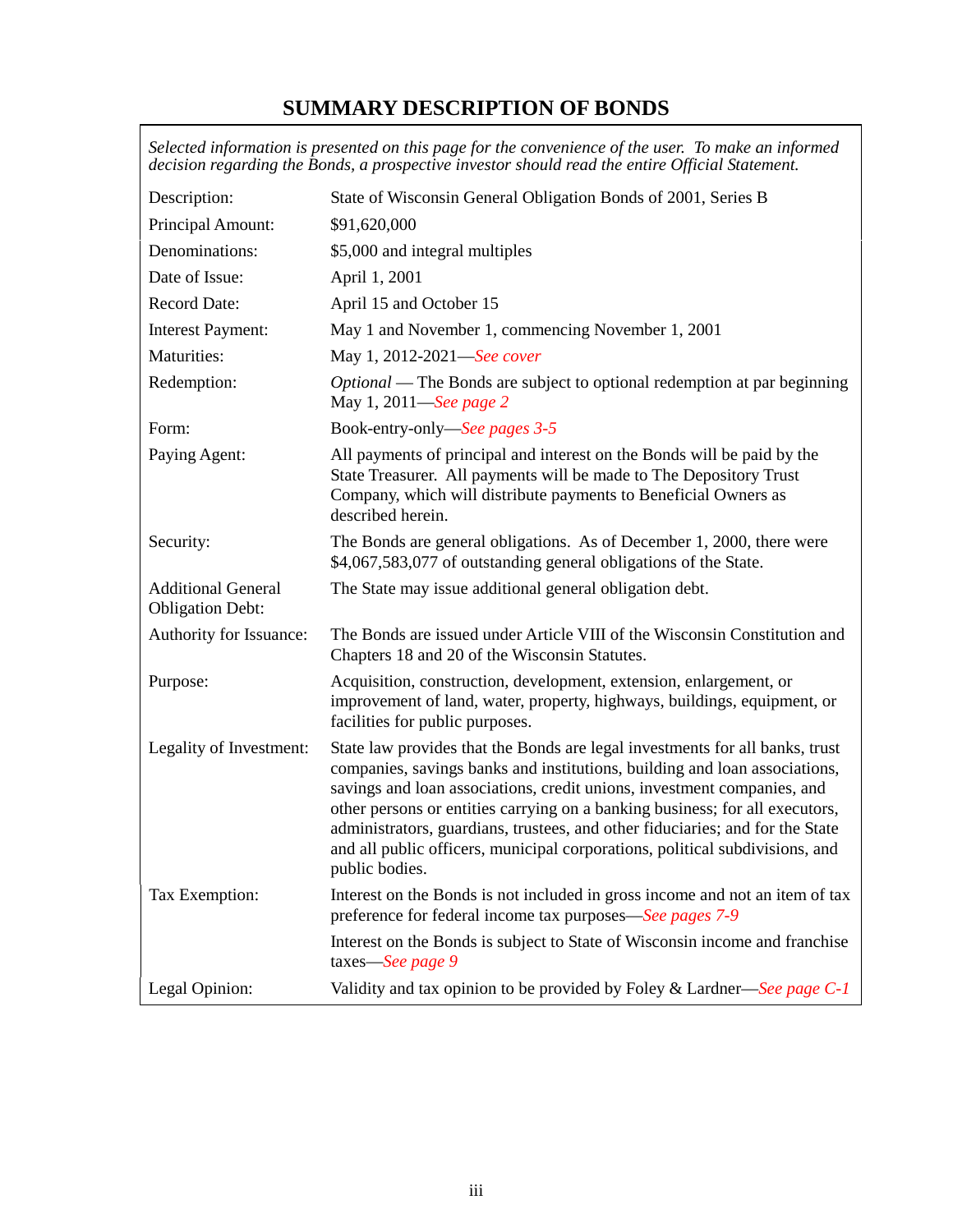# **OFFICIAL STATEMENT \$91,620,000 STATE OF WISCONSIN GENERAL OBLIGATION BONDS OF 2001, SERIES B INTRODUCTION**

<span id="page-4-0"></span>This Official Statement provides information about the \$91,620,000 General Obligation Bonds of 2001, Series B **(Bonds)** issued by the State of Wisconsin **(State)**. This Official Statement includes by reference Parts I, II, and III of the State of Wisconsin Continuing Disclosure Annual Report, dated December 22, 2000 **(2000 Annual Report)**.

The Bonds are authorized under the Wisconsin Constitution and the Wisconsin Statutes, as well as an authorizing resolution that the State of Wisconsin Building Commission **(Commission)** adopted on February 28, 2001.

<span id="page-4-1"></span>The Commission, an agency of the State, is empowered by law to authorize, issue, and sell all the State's general obligations. The Commission is assisted and staffed by the State of Wisconsin Department of Administration **(Department of Administration)**.

The Commission has authorized the Department of Administration to prepare this Official Statement. This Official Statement contains information furnished by the State or obtained from the sources indicated.

### **THE STATE**

The State is located in the Midwest among the northernmost tier of states. The State ranks 18th among the states in population and 26th in land area. Wisconsin attained statehood in 1848, its capital is Madison, and its largest city is Milwaukee.

Information about the State, its operations and financial condition, and its general obligations is included a[s APPENDIX A, w](#page-14-0)hich includes by reference Parts II and III of the 2000 Annual Report.

Requests for additional information about the State may be directed to:

| Contact:   | Capital Finance Office         |
|------------|--------------------------------|
|            | Attn: Capital Finance Director |
| Phone:     | $(608)$ 266-2305               |
| Mail:      | 101 East Wilson Street, FLR 10 |
|            | P.O. Box 7864                  |
|            | Madison, WI 53707-7864         |
| $E$ -mail: | capfin@doa.state.wi.us         |

#### **THE BONDS**

#### **General**

Th[e cover of this Official Statement se](#page-0-0)ts forth the maturity dates, amounts, and interest rates for the Bonds.

The Bonds will be dated April 1, 2001 and will bear interest from that date payable on May 1 and November 1 of each year, beginning on November 1, 2001.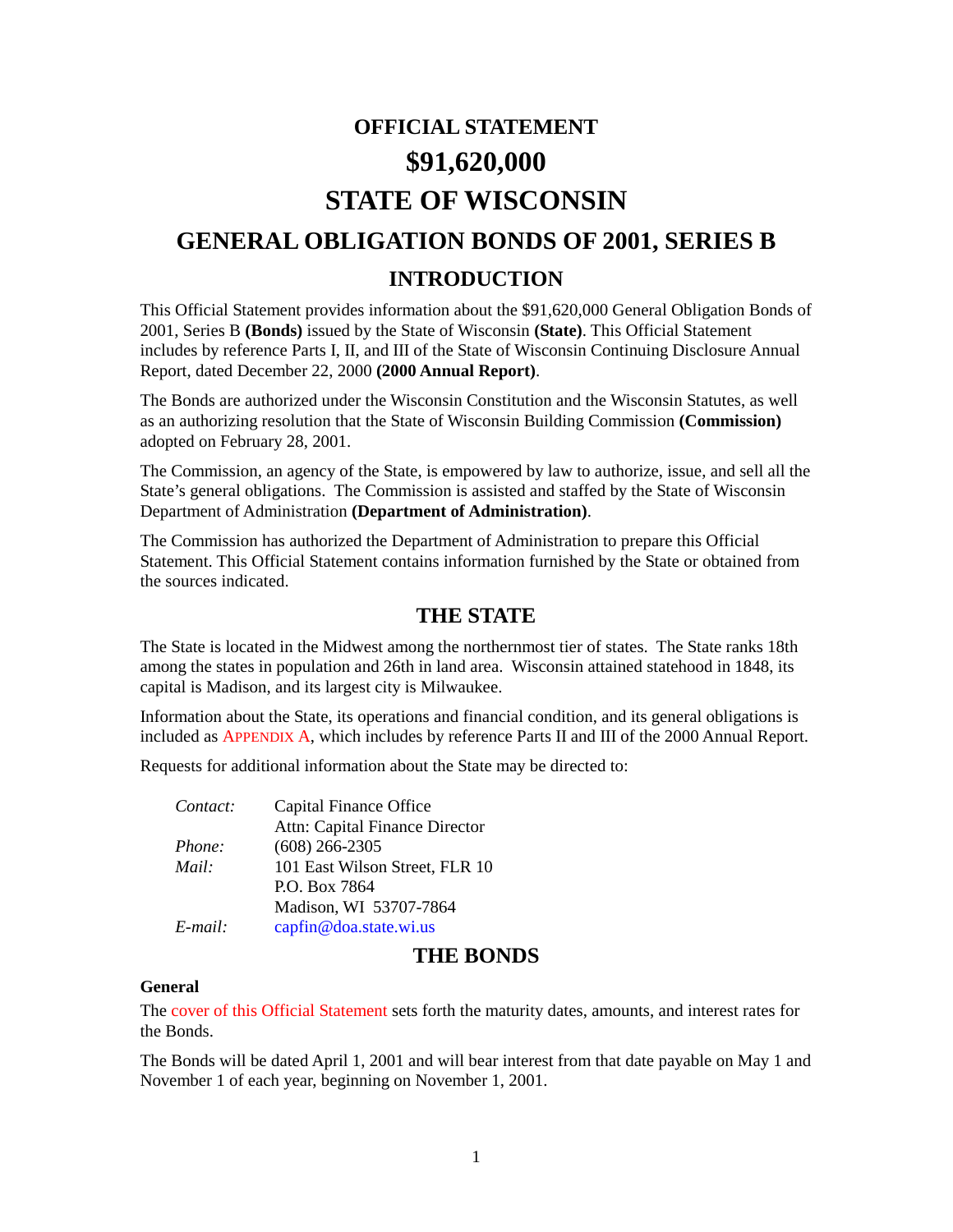Interest on the Bonds will be computed on the basis of a 30-day month and a 360-day year. Payments of principal and interest for each Bond will be paid to the registered owner of the Bonds. The Bonds are being issued in book-entry-only form, so the registered owner will be a securities depository—initially, a nominee of The Depository Trust Company, New York, New York **(DTC)**[. See "THE BONDS; Book-Entry-Only Form".](#page-6-0)

<span id="page-5-0"></span>The Bonds are issued as fully registered bonds without coupons in principal denominations of \$5,000 or multiples of \$5,000.

#### **Security**

The Bonds are direct and general obligations of the State. The full faith, credit, and taxing power of the State are irrevocably pledged to make principal and interest payments on the Bonds. There has been irrevocably appropriated, as a first charge upon all revenues of the State, a sum sufficient to make principal and interest payments on the Bonds as the payments become due. The Bonds are secured equally with all other outstanding general obligations issued by the State.

#### <span id="page-5-2"></span>**Application of Bond Proceeds**

<span id="page-5-1"></span>The Wisconsin Legislature has established the borrowing purposes and amounts for which public debt may be issued[. APPENDIX B in](#page-19-0)cludes a summary of these purposes and the amounts both authorized and previously issued for each borrowing purpose. [APPENDIX B a](#page-19-0)lso identifies the purposes and amounts that the Bonds are being issued for.

Bond proceeds will be deposited in the State's Capital Improvement Fund. Bond proceeds will be spent as the State incurs costs for the various borrowing purposes. Until the money is spent, the State of Wisconsin Investment Board will invest the Bond proceeds[. See APPENDIX A.](#page-14-0)

#### **Redemption Provisions**

#### *Optional Redemption*

The Bonds are subject to optional redemption before their maturity date. They may be redeemed on May 1, 2011 or any date after that date, in whole or in part in multiples of \$5,000, at a redemption price equal to par (100%) plus accrued interest to the redemption date. The Commission may decide whether to redeem Bonds, and it may direct the amounts and maturities of the Bonds to be redeemed.

#### *Selection of Bonds*

If less than all the Bonds of a particular maturity are to be redeemed, the selection of Bonds to be redeemed depends on whether the Bonds are in book-entry-only form or are in certificated form. [See "THE BONDS; Book-Entry-Only Form".](#page-6-0) If the Bonds are in book-entry-only form, selection of the beneficial owners affected by the redemption will be made by the securities depository and its participants in accordance with their rules. If the Bonds are not in book-entry-only form, selection will be by lot.

#### *Notice of Redemption*

If the Bonds are in book-entry-only form, any redemption notice will be sent to the securities depository between 30 and 45 days before the redemption date. A redemption notice may be revoked by sending notice to the securities depository at least 15 days before the proposed redemption date.

If the Bonds are not in book-entry-only form, any redemption notice will be published between 30 and 45 days before the date of redemption in a financial newspaper published or circulated in New York, New York. The notice will also be mailed, postage prepaid, between 30 and 45 days before the redemption date to the registered owners of any Bonds to be redeemed. The mailing,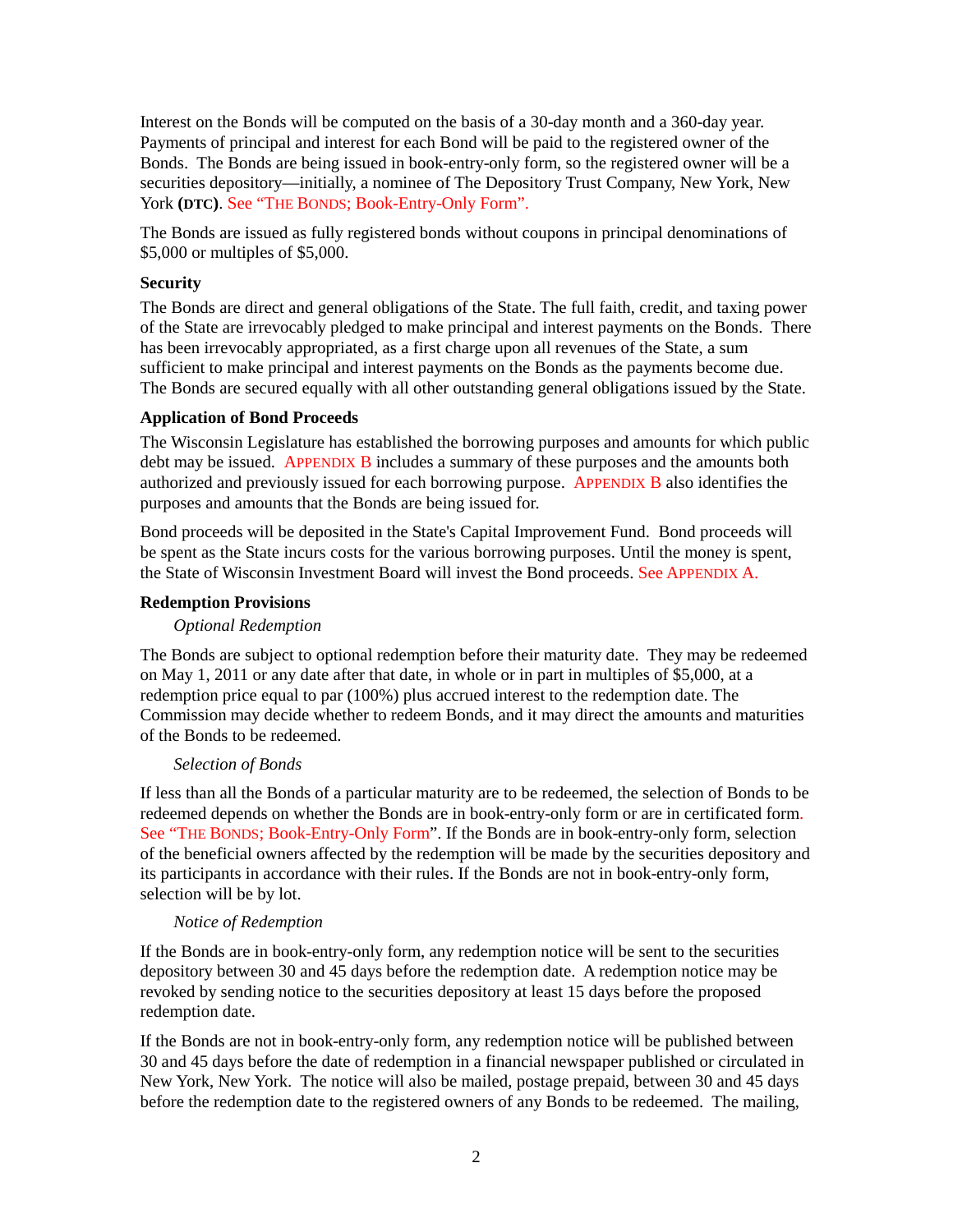however, will not be a condition to the redemption; any proceedings to redeem the Bonds will still be effective even if the notice is not given. A redemption notice may be revoked by publication of a notice at least 15 days before the proposed redemption date in a financial newspaper published or circulated in New York, New York. The revocation notice will also be mailed, postage prepaid, at least 15 days before the proposed redemption date to the registered owners of any Bonds to have been redeemed. The mailing, however, will not be a condition to the revocation; the revocation will still be effective even if the notice is not given.

Interest on any Bond called for redemption will cease to accrue on the redemption date so long as the Bond is paid or money is provided for its payment.

#### **Ratings**

At the State's request, several rating agencies have rated the Bonds:

| Rating | Rating Agency                      |
|--------|------------------------------------|
| $AA+$  | Fitch                              |
| Aa2    | Moody's Investors Service, Inc.    |
| AA     | Standard & Poor's Ratings Services |

<span id="page-6-0"></span>Any explanation of what a rating means may only be obtained from the rating service giving the rating. No one can offer any assurance that a rating given to the Bonds will be maintained for any period of time; a rating agency may lower or withdraw the rating it gives if in its judgment circumstances so warrant. Any downgrade or withdrawal of a rating may adversely affect the market price of the Bonds.

#### **Book-Entry-Only Form**

DTC will act as securities depository for the Bonds. The State Treasurer will register all Bonds in the name of Cede & Co. (DTC's partnership nominee). DTC will receive one registered certificate for each maturity.

DTC is a limited-purpose trust company organized under the New York Banking Law, a "banking organization" within the meaning of the same law, a member of the Federal Reserve System, a "clearing corporation" within the meaning of the New York Uniform Commercial Code, and a "clearing agency" registered pursuant to the provisions of Section 17A of the Securities Exchange Act of 1934, as amended. DTC holds securities that its participants **(Direct Participants)** deposit with DTC. DTC also facilitates the settlement among Direct Participants of securities transactions, such as transfers and pledges, in deposited securities through electronic computerized book-entry changes in Direct Participants' accounts, thereby eliminating the need for physical movement of securities certificates.

Direct Participants include securities brokers and dealers, banks, trust companies, clearing corporations, and certain other organizations. DTC is owned by a number of its Direct Participants and by the New York Stock Exchange, Inc., the American Stock Exchange, Inc., and the National Association of Securities Dealers, Inc. Access to the DTC system is also available to others such as securities brokers and dealers, banks, and trust companies that clear through or maintain a custodial relationship with a Direct Participant, either directly or indirectly **(Indirect Participants)**. The rules applicable to DTC and its Direct and Indirect Participants—that is, Participants—are on file with the Securities and Exchange Commission.

Purchases of the Bonds under the DTC system must be made by or through Direct Participants, which will receive a credit for the Bonds on DTC's records. The ownership interest of each actual purchaser of each Bond **(Beneficial Owner)** is in turn to be recorded on the Direct and Indirect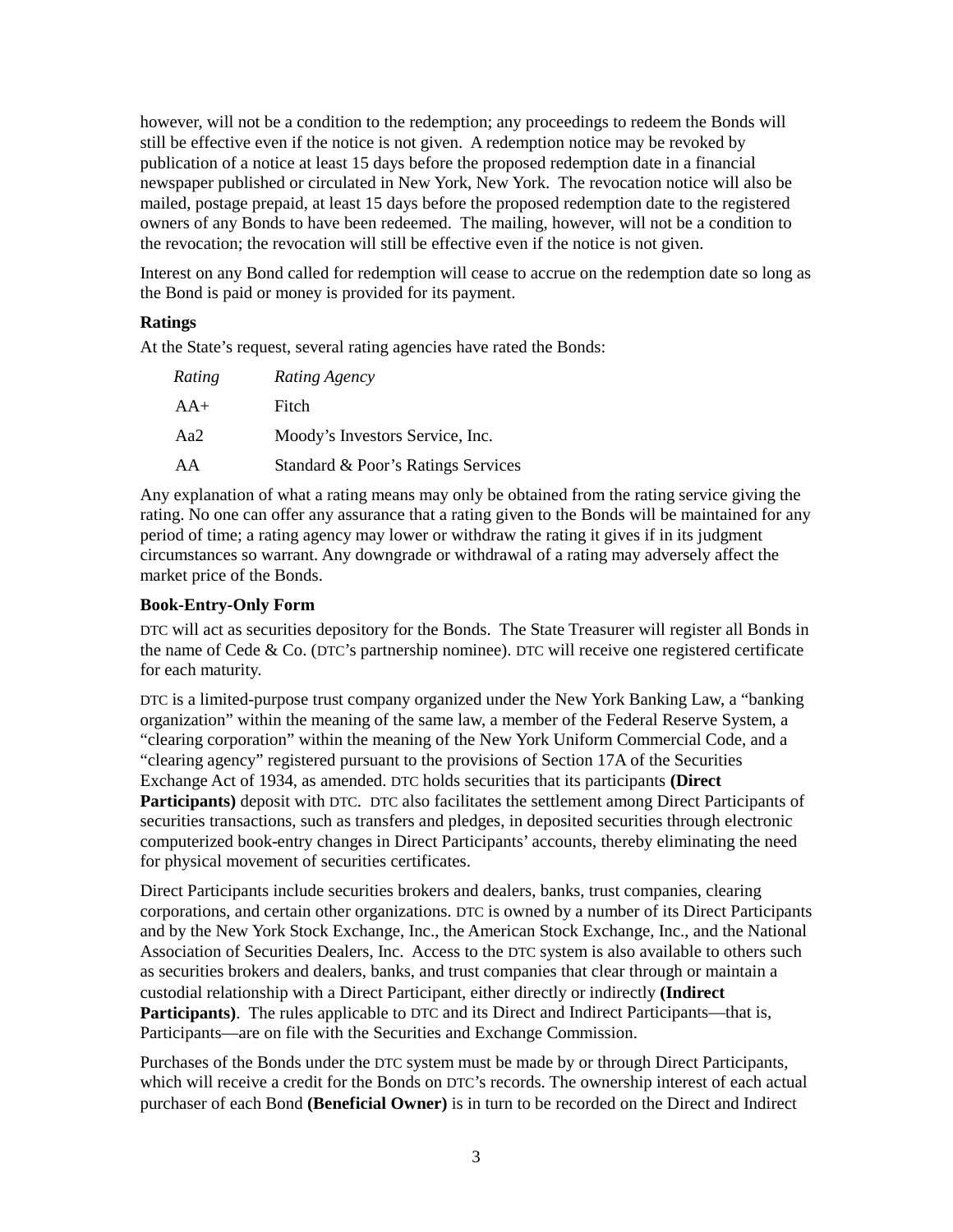Participants' records. Beneficial Owners will not receive written confirmation from DTC of their purchase, but Beneficial Owners are expected to receive written confirmations providing details of the transaction, as well as periodic statements of their holdings, from the Direct or Indirect Participants through which the Beneficial Owner entered into the transaction.

Transfers of ownership interests in the Bonds are to be accomplished by entries made on the books of Participants acting on behalf of Beneficial Owners. Beneficial Owners will not receive certificates representing their ownership interests in the Bonds, except in the event that use of the book-entry system for the Bonds is discontinued.

To make the system work more smoothly, all Bonds deposited by Participants with DTC are registered in the name of DTC's partnership nominee, Cede & Co. This doesn't affect the beneficial ownership of any Bond. DTC has no idea who the Beneficial Owners of the Bonds are; its records show only the identity of the Direct Participants to whose accounts the Bonds are credited, which may or may not be the Beneficial Owners. The Participants will remain responsible for keeping account of their holdings on behalf of their customers.

So long as Cede & Co. is the registered owner of the Bonds as nominee for DTC, references to the Bond owners means Cede & Co. and not the Beneficial Owners.

Notices and other communications by DTC to Direct Participants, by Direct Participants to Indirect Participants, and by Direct Participants and Indirect Participants to Beneficial Owners will be governed by arrangements among them, subject to any legal requirements.

The State will send redemption notices to Cede  $&$  Co. If less than all of the Bonds are being redeemed, DTC's practice is to determine by lot the amount of the interest of each Direct Participant to be redeemed.

Neither DTC nor Cede & Co. will consent or vote with respect to the Bonds. Under its usual procedures, DTC mails an Omnibus Proxy to the State as soon as possible after the record date. The Omnibus Proxy assigns Cede & Co.'s consenting or voting rights to those Direct Participants.

The State will make payments on the Bonds to DTC. DTC's practice is to credit Direct Participants' accounts on the payable date in accordance with their respective holdings shown on DTC's records unless DTC has reason to believe that it will not receive payment on the payable date. Payments by Participants to Beneficial Owners will be governed by standing instructions and customary practices, as is the case with securities held for the accounts of customers in bearer form or registered in "street name," and will be the responsibility of the Participant and not of the State or DTC, subject to any legal requirements. The State is responsible for sending payments to DTC. DTC is responsible for disbursing those payments to Direct Participants. Both Direct and Indirect Participants are responsible for disbursing those payments to the Beneficial Owners.

DTC may discontinue providing its services as securities depository with respect to the Bonds at any time by giving reasonable notice to the State. Under such circumstances, in the event that a successor securities depository is not obtained, bond certificates are required to be printed and delivered at the State's expense.

The State may decide to discontinue use of the system of book-entry transfers through DTC (or a successor securities depository). If that happens, bond certificates will be printed and delivered at the State's expense.

The information in this section about DTC and DTC's book-entry system has been obtained from DTC; the State takes no responsibility for its accuracy.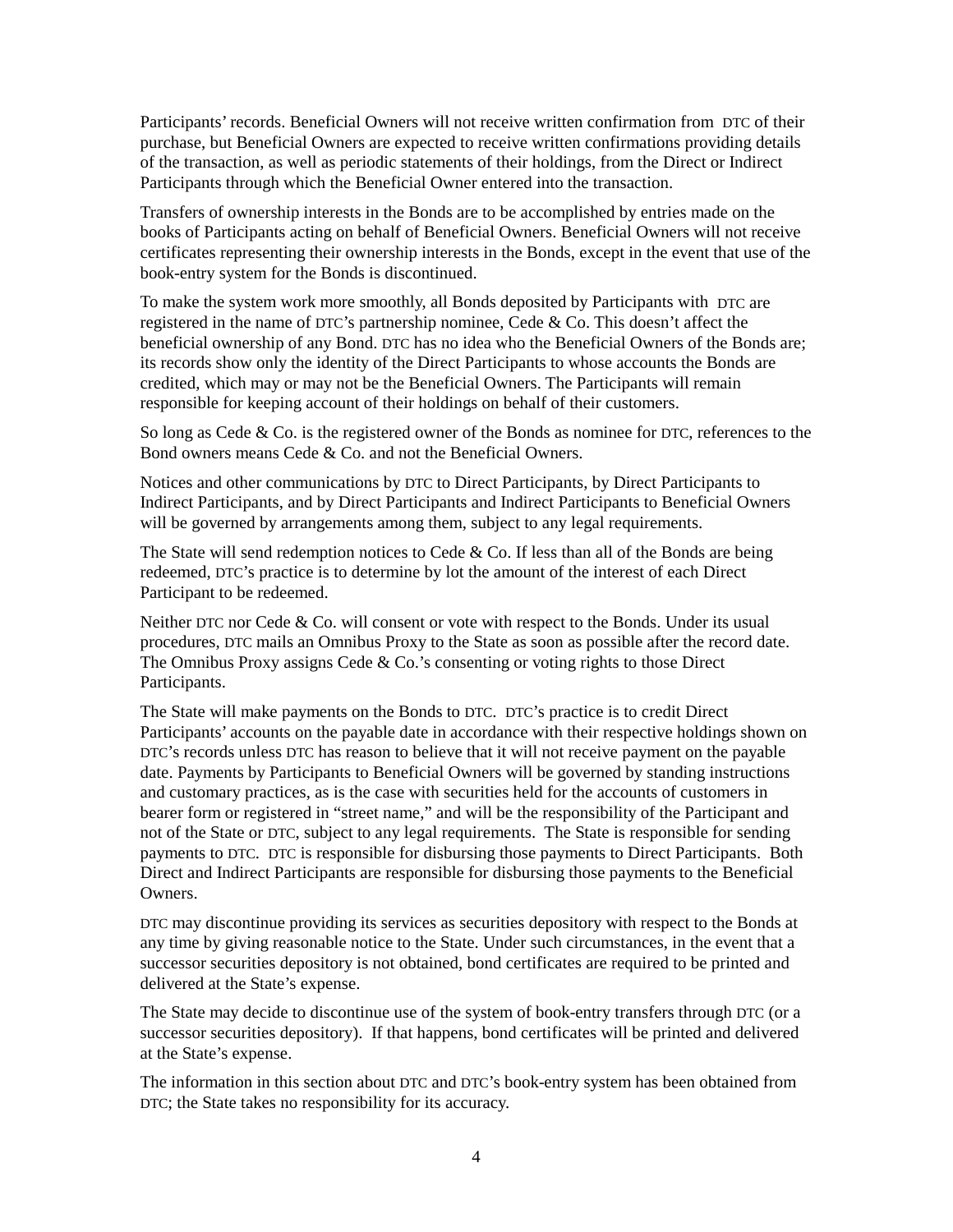No one can give any assurance that DTC, Direct Participants, or Indirect Participants will promptly transfer payments or notices received with respect to the Bonds. The State is not responsible for the failure of DTC, Direct Participants, or Indirect Participants to transfer to the Beneficial Owner payments or notices received with respect to the Bonds.

Similarly, no one can give any assurance that DTC will abide by its procedures or that its procedures will not be changed. In the event that the State designates a successor securities depository, the successor may establish different procedures.

#### **Registration and Payment of Bonds**

How the Bonds are paid depends on whether or not they are in book-entry-only form.

If the Bonds are in book-entry-only form, payment of principal will be made by wire transfer to the securities depository or its nominee upon the presentation and surrender of the Bonds at the principal office of the Paying Agent–which is the State Treasurer. Payment of interest will be made by wire transfer to the securities depository or its nominee on the payment date.

<span id="page-8-0"></span>If the Bonds are not in book-entry-only form, payment of principal will be made by check or draft issued upon the presentation and surrender of the Bonds at the principal office of the Paying Agent–which is the State Treasurer. Payment of interest due on the Bonds will be made by check or draft mailed to the registered owner shown in the registration book at the close of business on the  $15<sup>th</sup>$  day (whether or not a business day) of the calendar month before the interest payment date **(Record Date)**.

### **OTHER INFORMATION**

#### **Limitations on Issuance of General Obligations**

All general obligations issued by the State fall within a debt limit set forth in the Wisconsin Constitution and Statutes. There is an annual limit of three-quarters of one percent, and a cumulative limit of five percent, of the aggregate value of all taxable property in the State. The annual limit is currently \$2,147,411,189. A refunding obligation does not count for purposes of the annual debt limit or the cumulative debt limit. Accrued interest on any obligation that is not paid during the fiscal year that it accrues is treated as debt and taken into account for purposes of the debt limitations.

#### **Borrowing Plans for 2001**

#### *General Obligations*

This is the second series of general obligation bonds to be issued in this calendar year. The Commission has previously sold \$15 million of general obligations for the veterans housing loan program. On the delivery date of the Bonds, the Commission also intends to deliver \$5 million of general obligation subsidy bonds to the Environmental Improvement Fund. In addition, the Commission has authorized the following general obligations:

- Approximately \$92 million of general obligations, which are expected to be issued as bonds or extendible municipal commercial paper in the second quarter.
- Not to exceed \$275 million of general obligations to refund general obligations previously issued for general governmental purposes. The State intends to sell a series of refunding bonds shortly after the sale of the Bonds. The amount and timing of any additional general obligation refunding bonds depends on market conditions.
- Not to exceed \$20 million of taxable general obligation bonds for the veterans housing loan program.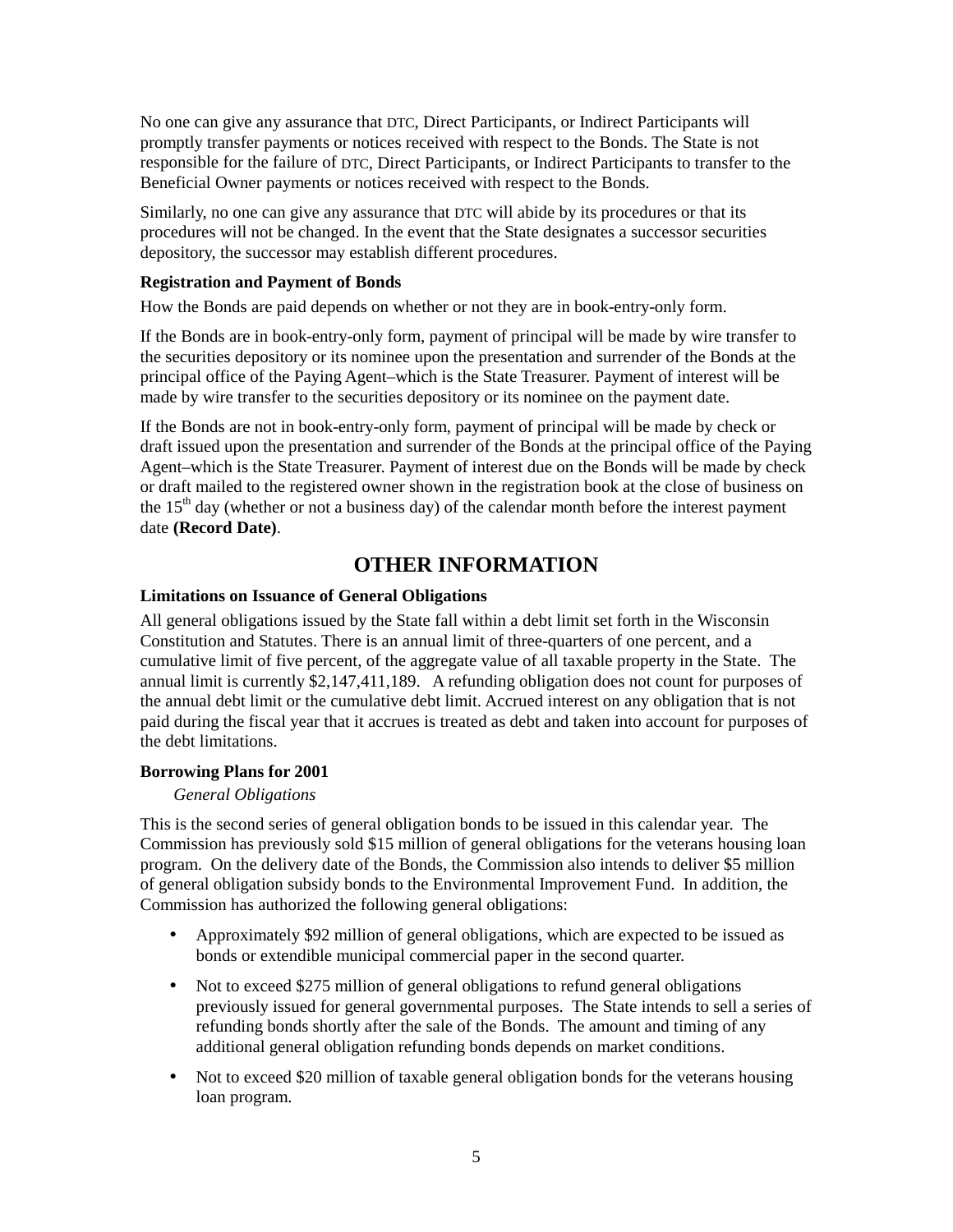In addition, the State also expects the following general obligations to be issued this calendar year, although the Building Commission has not yet acted to authorize the issuance of these general obligations:

- Additional general obligations in the form of fixed-rate bonds or variable-rate notes in the third quarter for general governmental purposes.
- Additional taxable general obligation bonds in the third quarter to fund veterans housing loans and home improvement loans.
- Additional general obligation subsidy bonds sold to the Environmental Improvement Fund, which provides funds for the Clean Water Fund Loan Program.

#### *Other Obligations*

There remains approximately \$76 million of authorized but unissued authority for transportation revenue bonds to fund projects in the transportation revenue bond program. The Commission has authorized up to \$244 million of transportation revenue refunding bonds to refund previously issued transportation revenue bonds. The amount and timing of any transportation revenue refunding bonds depends on market conditions. The Commission has also authorized \$155 million of transportation revenue bonds for the refunding of outstanding transportation revenue commercial paper notes. This authorization is required pursuant to a credit agreement with the banks providing a letter of credit for security on the transportation revenue commercial paper notes. At this time, the State does not intend to refund the currently outstanding transportation revenue commercial paper notes.

The Commission has authorized up to \$100 million of clean water revenue bonds to fund loans under the Environmental Improvement Fund. The competitive sale of \$70 million of clean water revenue bonds is expected to occur on April 4, 2001 with delivery expected on April 18, 2001. The Commission has authorized up to \$84 million of clean water revenue refunding bonds to refund previously issued clean water revenue bonds. The amount and timing of any clean water revenue refunding bonds depends on market conditions.

The State expects to issue master lease certificates of participation in the third quarter of this calendar year.

The State expects to issue operating notes in the third quarter of this calendar year.

#### **Underwriting**

The Bonds were purchased through competitive bidding on April 3, 2001 by the following account **(Underwriters)**: Salomon Smith Barney, Inc., book running manager; UBS PaineWebber Inc. and First Albany Corporation, managers; Axelrod Associates, Inc.; William Blair & Company, L.L.C.; A.G. Edwards & Sons, Inc.; Isaak Bond Investments, Inc.; Morgan Keegan & Co., Inc.; Nike Securities; Pryor, Counts & Co., Inc.; Raymond James & Associates; Siebert Brandford Shank & Co.; Stephens Inc.; in association with Harris Trust and Savings Bank, manager; Ferris, Baker Watts Inc.; McDonald Investments, Inc.; Northern Trust Securities, Inc.; Securities Corporation of Iowa.

The Underwriters paid \$92,993,902.50, and their bid resulted in a true interest cost rate to the State of 5.019409%.

#### **Reference Information About the Bonds**

The table below[—as well as the table on the front cover—in](#page-0-0)cludes information about the Bonds and is provided for reference. The CUSIP number for each maturity has been obtained from sources the State believes to be reliable, but the State is not responsible for the correctness of the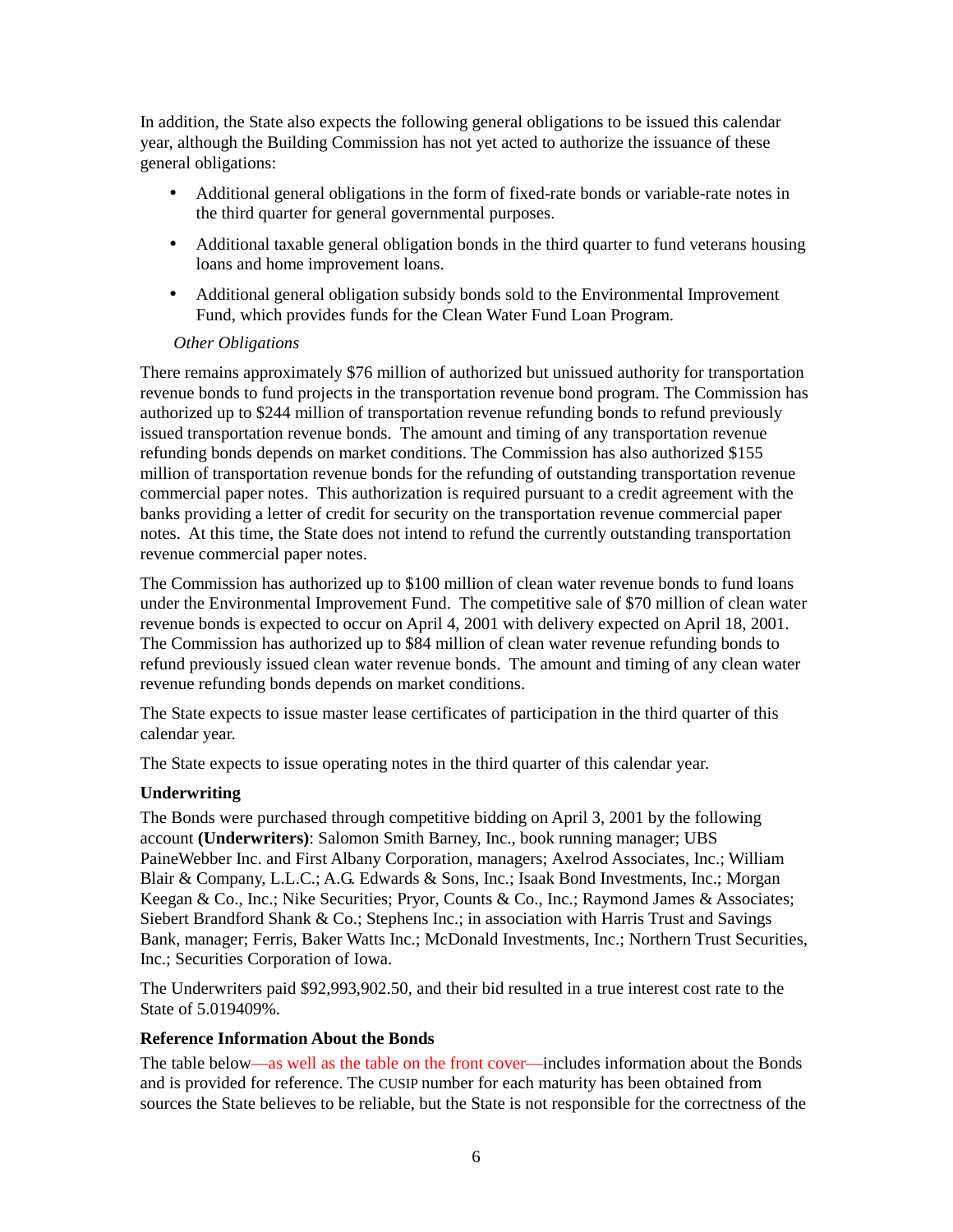CUSIP numbers. The Underwriters have provided the reoffering yields and prices to allow the computation of yield for federal tax law compliance. The price at issuance is the lower of the price to maturity or the price to call.

#### **\$91,620,000 State of Wisconsin General Obligation Bonds of 2001, Series B**

**Dated Date: April 1, 2001 First Interest Date: November 1, 2001 Closing/Settlement Date: April 18, 2001**

|                        | Year    | <b>Principal</b> | <b>Interest</b> | Yield at        | <b>Price at</b> | <b>First Optional</b>  |                   |
|------------------------|---------|------------------|-----------------|-----------------|-----------------|------------------------|-------------------|
| <b>CUSIP</b>           | (May 1) | Amount           | Rate            | <b>Issuance</b> | <b>Issuance</b> | <b>Redemption Date</b> | <b>Call Price</b> |
| 977056 E71             | 2012    | \$7.365,000      | 4.50%           | 4.48%           | 100.158%        | (a)<br>5/1/2011        | 100%              |
| 977056 E89             | 2013    | 7.695.000        | 5.25            | 4.63            | 104.930         | (a)<br>5/1/2011        | 100               |
| 977056 E97             | 2014    | 8,050,000        | 5.50            | 4.68            | 106.505         | (a)<br>5/1/2011        | 100               |
| 977056 F <sub>21</sub> | 2015    | 8.430.000        | 5.25            | 4.82            | 103.387         | (a)<br>5/1/2011        | 100               |
| 977056 F39             | 2016    | 8.835,000        | 5.00            | 4.88            | 100.941         | (a)<br>5/1/2011        | 100               |
| 977056 F47             | 2017    | 9.270.000        | 5.25            | 4.96            | 102.268         | (a)<br>5/1/2011        | 100               |
| 977056 F54             | 2018    | 9.730,000        | 5.25            | 5.04            | 101.636         | (a)<br>5/1/2011        | 100               |
| 977056 F62             | 2019    | 10.220,000       | 5.25            | 5.09            | 101.243         | (a)<br>5/1/2011        | 100               |
| 977056 F70             | 2020    | 10.740,000       | 5.00            | 5.11            | 98.669          | 5/1/2011               | 100               |
| 977056 F88             | 2021    | 11.285.000       | 5.20            | 5.14            | 100.463         | (a)<br>5/1/2011        | 100               |

<span id="page-10-0"></span> $<sup>(a)</sup>$  These bonds are priced to the May 1, 2011 call date.</sup>

#### **Legal Investment**

State law provides that the Bonds are legal investments for the following:

- Banks, trust companies, savings banks and institutions, building and loan associations, savings and loan associations, credit unions, investment companies, and other persons or entities carrying on a banking business.
- Executors, administrators, guardians, trustees, and other fiduciaries.
- The State and all public officers, municipal corporations, political subdivisions, and public bodies.

#### **Legal Opinion**

Legal matters relating to the authorization, issuance, and sale of the Bonds are subject to the approval of Foley & Lardner (**Bond Counsel**). Bond Counsel will deliver an approving opinion when the Bonds are delivered, in substantially the form shown i[n APPENDIX C. I](#page-23-0)f certificated Bonds are issued, the opinion will be printed on the reverse side of each Bond.

As required by law, the Attorney General will examine a certified copy of all proceedings leading to issuance of the Bonds. The Attorney General will deliver an opinion on the regularity and validity of the proceedings. In the event certificated Bonds are issued, a certificate of the Attorney General will be printed on the reverse side of each Bond.

#### **Tax Exemption**

#### *Federal Income Tax*

In the opinion of Bond Counsel, under existing law, interest on the Bonds is excluded from gross income for federal income tax purposes. Interest also is not an item of tax preference for purposes of the federal alternative minimum tax imposed on individuals and corporations. For the purpose of computing the alternative minimum tax imposed on certain corporations, however, interest on the Bonds is taken into account in determining adjusted current earnings. Moreover, the State must comply with all requirements of the Internal Revenue Code of 1986, as amended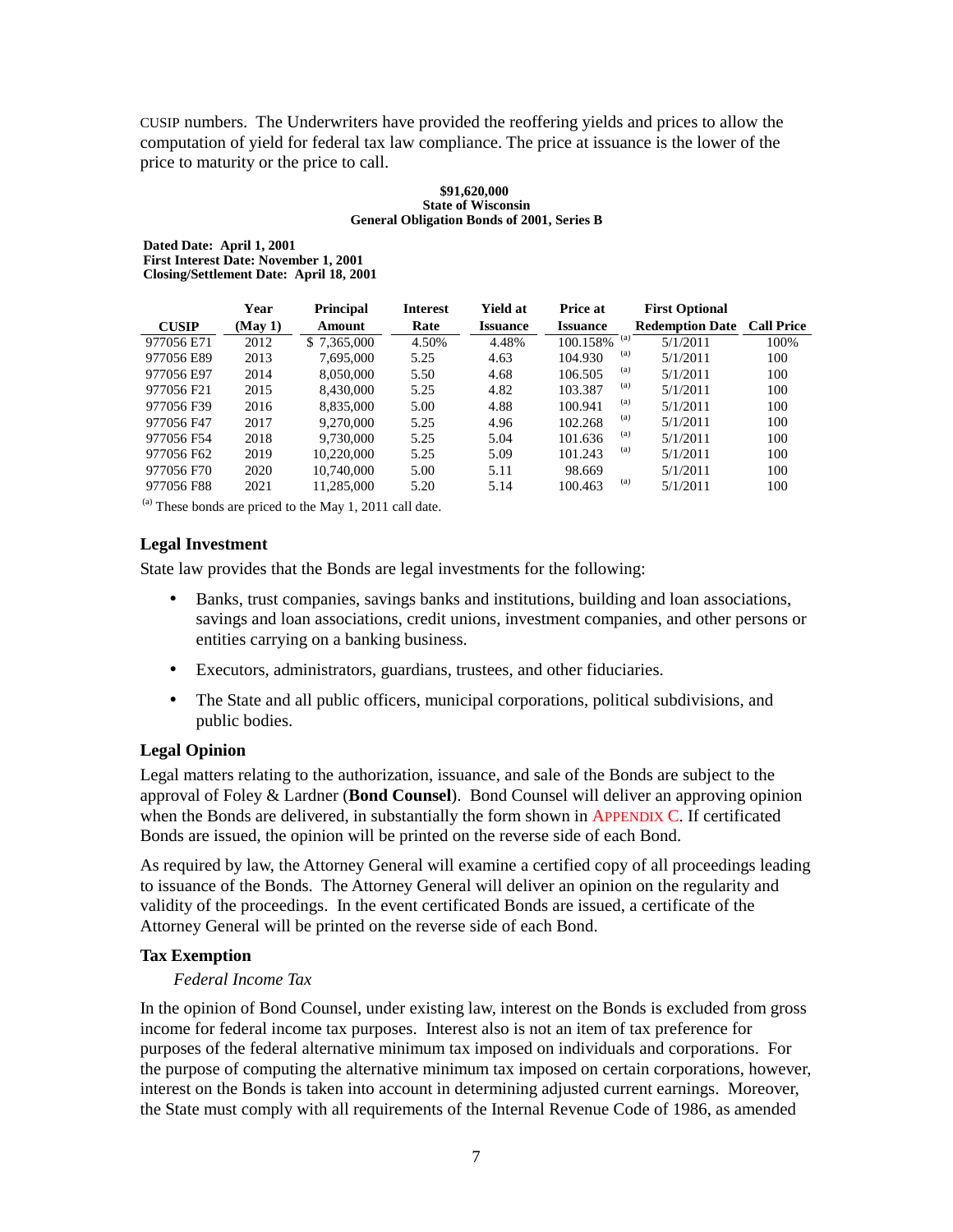(**Code**), that must be satisfied after the Bonds are issued for interest on the Bonds to be, or continue to be, excluded from gross income for federal income tax purposes. The State has promised to comply with those requirements to the extent it may lawfully do so. Its failure to do so may cause interest on the Bonds to be included in gross income for federal income tax purposes, perhaps even starting from the date the Bonds were issued. Bond Counsel expresses no opinion about other federal tax consequences arising regarding the Bonds. The proceedings authorizing the Bonds do not provide for an increase in interest rates or a redemption of the Bonds in the event of taxability.

In the opinion of Bond Counsel, under existing law, the original issue discount in the selling price of each Bond maturing May 1, 2020 (**Discount Bonds**), to the extent properly allocable to each owner of a Discount Bond, is excluded from gross income for federal income tax purposes to the same extent that any interest payable on such Discount Bond is or would be excluded from gross income for federal income tax purposes. The original issue discount is the excess of the stated redemption price at maturity of a Discount Bond over the initial offering price to the public, excluding underwriters or other intermediaries, at which price a substantial amount of such Discount Bonds were sold (**Issue Price**).

Under Section 1288 of the Code, original issue discount on Discount Bonds accrues on a compound interest basis. The amount of original issue discount that accrues to an owner of a Discount Bond during any accrual period generally equals:

- The Issue Price of such Discount Bond plus the amount of original issue discount accrued in all prior accrual periods, *multiplied by*
- The yield to maturity of such Discount Bond (determined on the basis of compounding at the close of each accrual period and properly adjusted for the length of each accrual period), *less*
- Any interest payable on such Discount Bond during such accrual period.

The amount of original issue discount so accrued in a particular accrual period will be considered to be received ratably on each day of the accrual period and will increase the owner's tax basis in such Discount Bond. The adjusted tax basis in a Discount Bond will be used to determine taxable gain or loss upon a disposition (for example, upon a sale, exchange, redemption, or payment at maturity) of such Discount Bond.

Owners of Discount Bonds who did not purchase such Discount Bonds in the initial offering at the Issue Price should consult their own tax advisors with respect to the tax consequences of owning such Discount Bond.

Owners of Discount Bonds should consult their own tax advisors with respect to the state and local tax consequences of holding such Discount Bonds. It is possible that under the applicable provisions governing the determination of state and local taxes, accrued original issue discount on the Discount Bonds may be deemed to be received in the year of accrual, even though there will not be a corresponding cash payment until a later year.

Each Bond maturing May 1, 2012 to May 1, 2019 and May 1, 2021 (**Premium Bonds**) has an issue price that is greater than the amount payable at maturity of such Bond.

Any Premium Bond purchased in the initial offering at the issue price will have "amortizable bond premium" within the meaning of Section 171 of the Code. An owner of a Premium Bond that has amortizable bond premium is not allowed any deduction for the amortizable bond premium. During each taxable year, such an owner must reduce his or her tax basis in such Premium Bond by the amount of the amortizable bond premium that is allocable to the portion of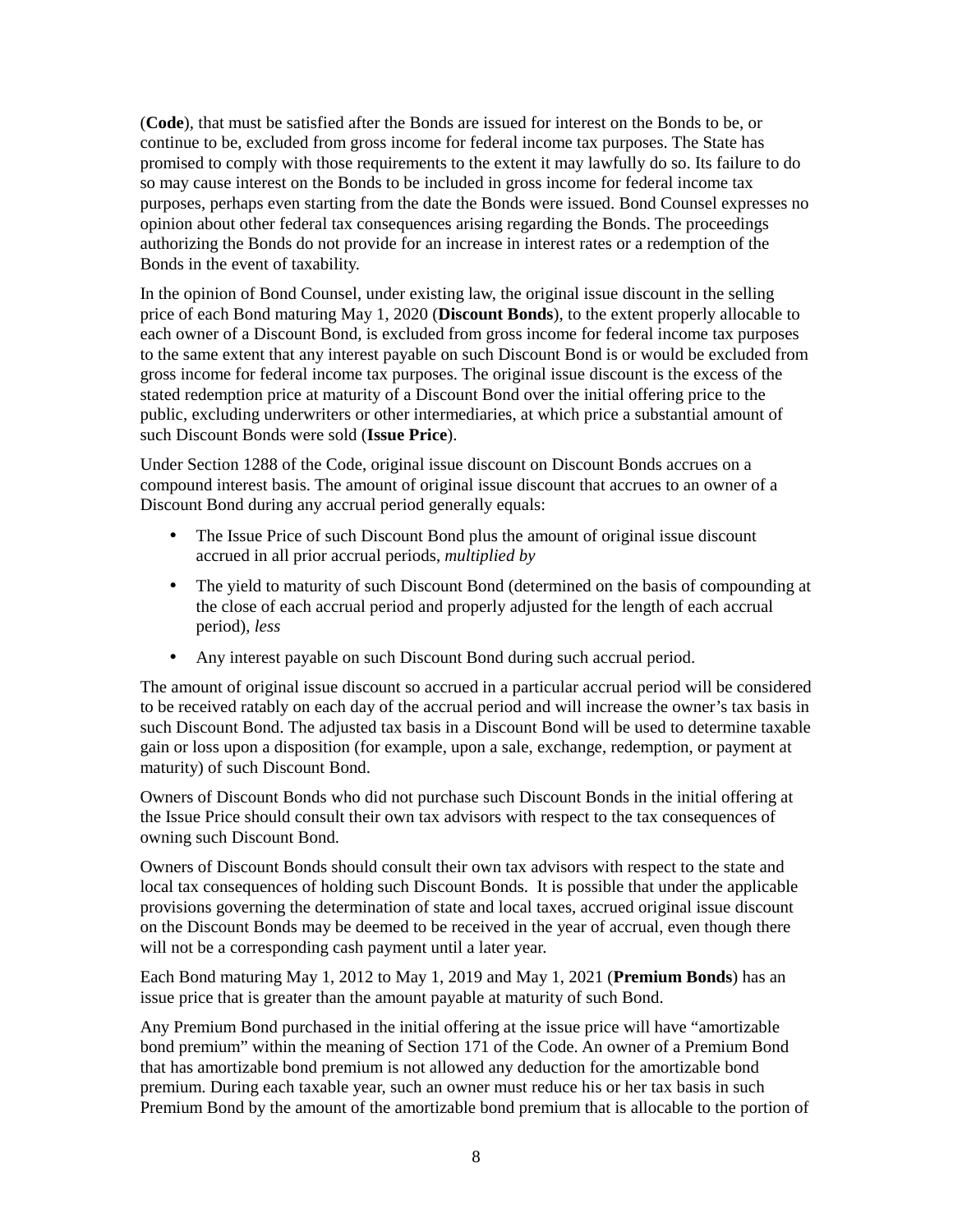such taxable year during which the owner owned such Premium Bond. The adjusted tax basis in a Premium Bond will be used to determine taxable gain or loss upon a disposition (for example, upon a sale, exchange, redemption, or payment at maturity) of such Premium Bond.

Owners of Premium Bonds who did not purchase such Premium Bonds in the initial offering at the issue price should consult their own tax advisors with respect to the tax consequences of owning such Premium Bonds.

The Code contains many provisions that could affect the economic value of the Bonds to particular Bond owners. For example:

- Section 265 of the Code denies a deduction for interest on any indebtedness incurred or continued to purchase or carry the Bonds or, in the case of financial institutions, a portion of an owner's interest expense allocable to interest on the Bonds.
- Property and casualty insurance companies will be required in each taxable year to reduce the amount of their deductible losses by 15% of the amount of tax-exempt interest received or accrued during such taxable year, including interest on the Bonds, and life insurance companies are subject to similar provisions under which taxable income is increased by reason of receipt or accrual of tax-exempt interest.
- <span id="page-12-0"></span>• Interest on the Bonds earned by certain foreign corporations doing business in the United States could be subject to a branch profits tax imposed by Section 884 of the Code.
- Passive investment income, including interest on the Bonds, may be subject to federal income taxation under Section 1375 of the Code for S corporations that have Subchapter C earnings and profits at the close of the taxable year if greater than 25% of the gross receipts of the S corporation is passive investment income.
- Section 86 of the Code requires certain recipients of social security and railroad retirement benefits to include a portion of such benefits in gross income by reason of receipt or accrual of interest on the Bonds.
- A portion of the original issue discount, if any, that accrues in each year to an owner of a Discount Bond may result in collateral federal income tax consequences similar to the consequences of receipt of interest on the Bonds and may result in tax liability in the year of accrual, even though the owner of the Discount Bond will not receive a corresponding cash payment until a later year.

This section does not present an exhaustive discussion of collateral tax consequences arising from ownership of the Bonds. There may be other federal tax law provisions that could adversely affect the value of an investment in the Bonds for particular owners of Bonds. Prospective investors should consult their own tax advisors about the tax consequences of owning a Bond.

#### *State of Wisconsin Income and Franchise Taxes*

Interest on the Bonds is subject to State of Wisconsin income and franchise taxes. Prospective investors should consult their own tax advisors about the state and local tax consequences of owning a Bond.

# **CONTINUING DISCLOSURE**

The State has made an undertaking, for the benefit of the beneficial owners of the Bonds, to provide an annual report presenting certain financial information and operating data about the State **(Annual Reports)**. By approximately December 27 of each year, the State will send the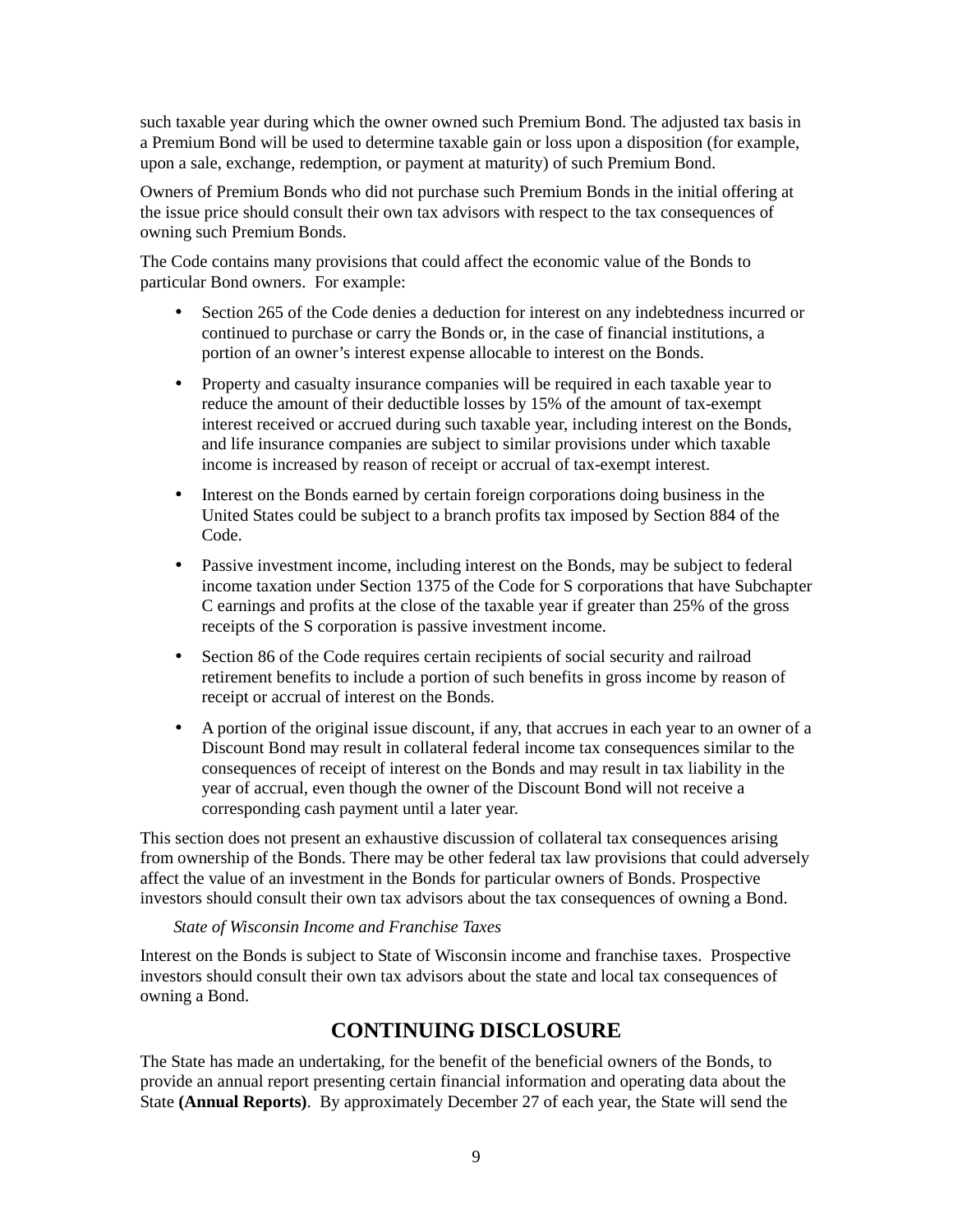report to each nationally recognized municipal securities information repository **(NRMSIR)** and to any state information depository **(SID).** The State will also provide notices of the occurrence of certain events specified in the undertaking to each NRMSIR, or the Municipal Securities Rulemaking Board **(MSRB)**, and to any SID. As of the date of this Official Statement, no SID has [been established. Part I of the 2000 Annual Report, which contains information on the](https://doa.wi.gov/DEBFCapitalFinance/2000/2000dis1.pdf) undertaking, is included by reference as part of this Official Statement.

Copies of the Annual Reports and notices may be obtained from:

State of Wisconsin Capital Finance Office Department of Administration 101 East Wilson Street P.O. Box 7864 Madison, WI 53707-7864 (608) 266-2305 [capfin@doa.state.wi.us](mailto: DOACapitalFinanceOffice@wisconsin.gov)

The undertaking also describes the consequences if the State fails to provide any required information. The State must report the failure to the NRMSIRs, or the MSRB, and to any SID. In the last five years, the State has not failed to comply in any material respect with this or any similar undertaking.

# Dated: April 3, 2001 **STATE OF WISCONSIN**

/s/ SCOTT MCCALLUM

Governor Scott McCallum, Chairperson State of Wisconsin Building Commission

/s/ GEORGE LIGHTBOURN

George Lightbourn, Secretary State of Wisconsin Department of Administration

/s/ DAVID P. SCHMIEDICKE

David P. Schmiedicke, Secretary State of Wisconsin Building Commission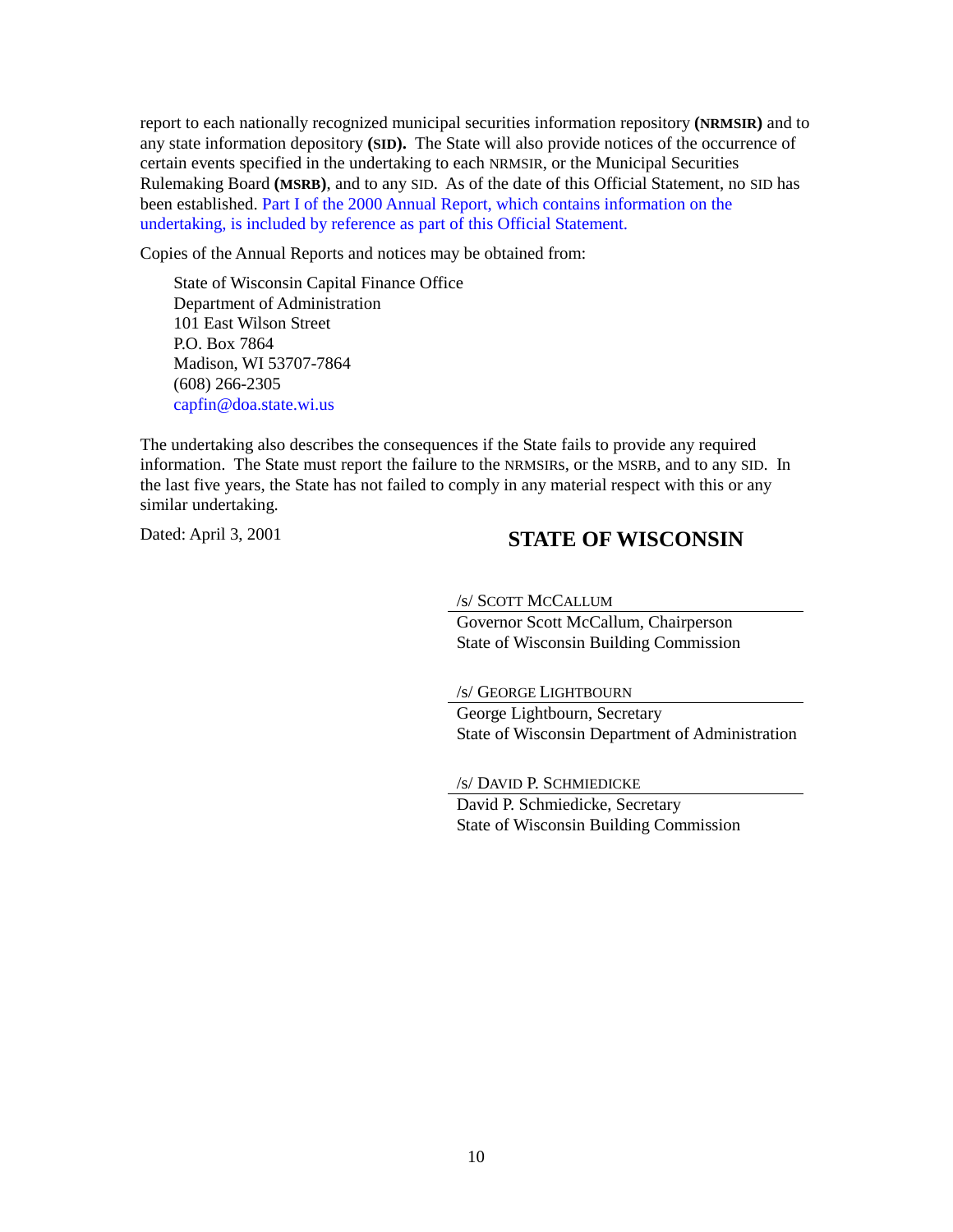## **APPENDIX A**

# **INFORMATION ABOUT THE STATE**

<span id="page-14-0"></span>This appendix includes information concerning the State of Wisconsin **(State)**. Parts II and III of the State of Wisconsin Continuing Disclosure Annual Report, dated December 22, 2000 **(2000 Annual Report)** are included by reference as part of this APPENDIX A.

[Part II to the 2000 Annual Report co](https://doa.wi.gov/DEBFCapitalFinance/2000/2000dis2.pdf)ntains general information about the State. More specifically, that part presents information on the following matters:

- State's operations and financial procedures
- State's accounting and financial reporting
- Organization of, and services provided by, the State
- Results of fiscal year 1999-2000
- State budget
- Obligations of the State
- State Investment Board
- Statistical information about the State's population, income, and employment

Included as APPENDIX A to Part II of the 2000 Annual Report are the audited general purpose [financial statements for the fiscal year ending June 30, 2000, prepared in conformity with gene](https://doa.wi.gov/DEBFCapitalFinance/2000/2000dis2.pdf)rally accepted accounting principles **(GAAP)** for governments as prescribed by the Government Accounting Standards Board, and the State Auditor's report.

[Part III to the 2000 Annual Report co](https://doa.wi.gov/DEBFCapitalFinance/2000/2000dis3.pdf)ntains information concerning general obligations issued by the State. That part presents a discussion of the security provisions for general obligation debt (including the flow of funds to pay debt service on general obligations), data pertaining to the State's outstanding general obligation debt, and the portion of that general obligation debt that is revenue-supported general obligation debt.

The 2000 Annual Report has been filed with each nationally recognized municipal securities information repository **(NRMSIR)**. Copies of the 2000 Annual Report may also be obtained from:

State of Wisconsin Capital Finance Office Department of Administration 101 East Wilson Street P.O. Box 7864 Madison, WI 53707-7864 (608) 266-2305 [capfin@doa.state.wi.us](mailto: DOACapitalFinanceOffice@wisconsin.gov)

As of the date of this Official Statement, Parts II and III of the 2000 Annual Report can also be found on the world wide web respectively at:

[www.doa.state.wi.us/debf/capfin/2000dis2.pdf](https://doa.wi.gov/DEBFCapitalFinance/2000/2000dis2.pdf)

[www.doa.state.wi.us/debf/capfin/2000dis3.pdf](https://doa.wi.gov/DEBFCapitalFinance/2000/2000dis3.pdf)

After publication and filing of the 2000 Annual Report, certain changes or events have occurred that affect items discussed in the 2000 Annual Report. Listed below, by reference to particular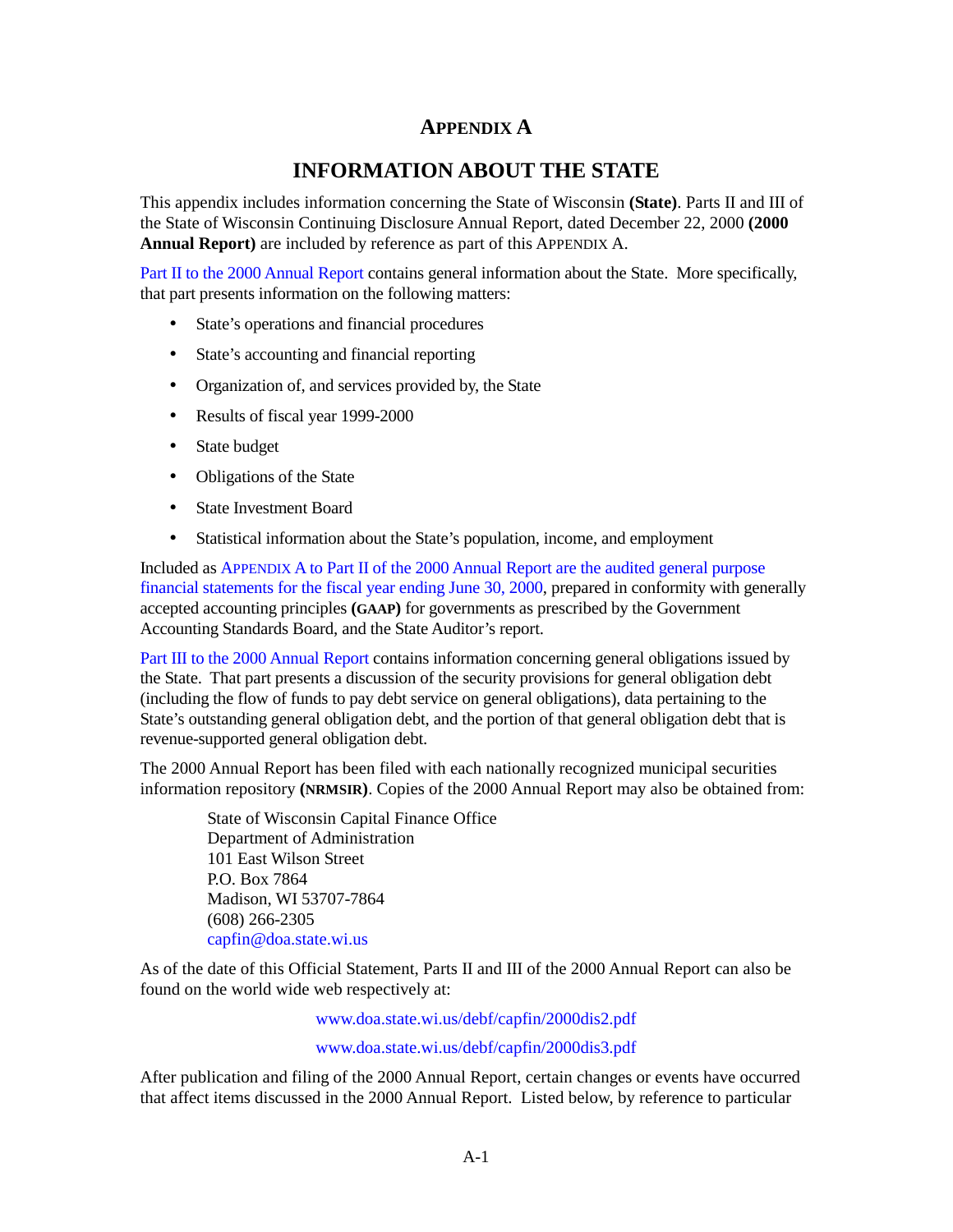sections of the 2000 Annual Report, are changes or additions to the discussion contained in those particular sections. Many of the following changes have not been filed with the NRMSIRs. However, the State has filed, and expects to continue to file, certain informational notices with the NRMSIRs. These informational notices do not constitute listed material events under the State's Master Agreement on Continuing Disclosure.

#### **State Budget (pages 25-28).** Add the following:

#### **Budget for 2000-01**

On January 25, 2001, the Legislative Fiscal Bureau provided revised general-fund estimates for the 2000-2001 fiscal year, taking into account economic forecasts and actual tax collections and expenditures. As a result of these revisions, the estimated gross balance for June 30, 2001 (before taking into account the statutory reserve) was estimated to be \$277 million, which is \$94 million greater than the amount included in the 2000-2001 budget and \$16 million greater than the amount included in the 2000 Annual Report.

#### **Proposed Budget for 2001-03**

The Governor has introduced the executive budget for the 2001-02 and 2002-03 fiscal years. The following tables summarize this proposed budget for each fiscal year on a general-fund basis and all-funds basis. A detailed summary of the all-funds budget is on page  $A-4$ . A detailed summary of the general-fund budget is [on page A-5.](#page-18-0)

#### **Proposed Executive Budget General-Fund Basis (Amounts in Millions)**

|                                        | <b>Proposed</b><br><b>Budget 2001-02</b> | <b>Proposed</b><br><b>Budget 2002-03</b> |
|----------------------------------------|------------------------------------------|------------------------------------------|
| <b>Beginning Balance</b>               | 293<br>\$                                | 237<br>\$.                               |
| <b>Tax Revenues</b>                    | 10,789                                   | 11,436                                   |
| <b>Tobacco Securitization Proceeds</b> | 350                                      | n/a                                      |
| <b>Nontax Revenues</b>                 | 7,777                                    | 8,198                                    |
| <b>Total Amount Available</b>          | \$19,209                                 | \$19,870                                 |
| <b>Total Disbursements/Reserves</b>    | \$18,973                                 | \$19,726                                 |
| <b>Estimated Balance</b>               | 237                                      | 144                                      |
| Required Statutory Reserve*            | 140                                      | 143                                      |
| Undesignated (Net) Balance             | 97                                       | \$                                       |

\* Current law requires a Statutory Reserve of 1.2% of general purpose revenue (GPR) appropriations for the 2001-02 fiscal year, 1.4% for the 2002-03 fiscal year, and 1.6% for the 2003-04 fiscal year. This table reflects the Governor's proposed executive budget, which changes the current law so that the Statutory Reserve would be 1.2% for the 2002-03 fiscal year yet leaves in place the scheduled increase to 1.6% in the 2003-04 fiscal year.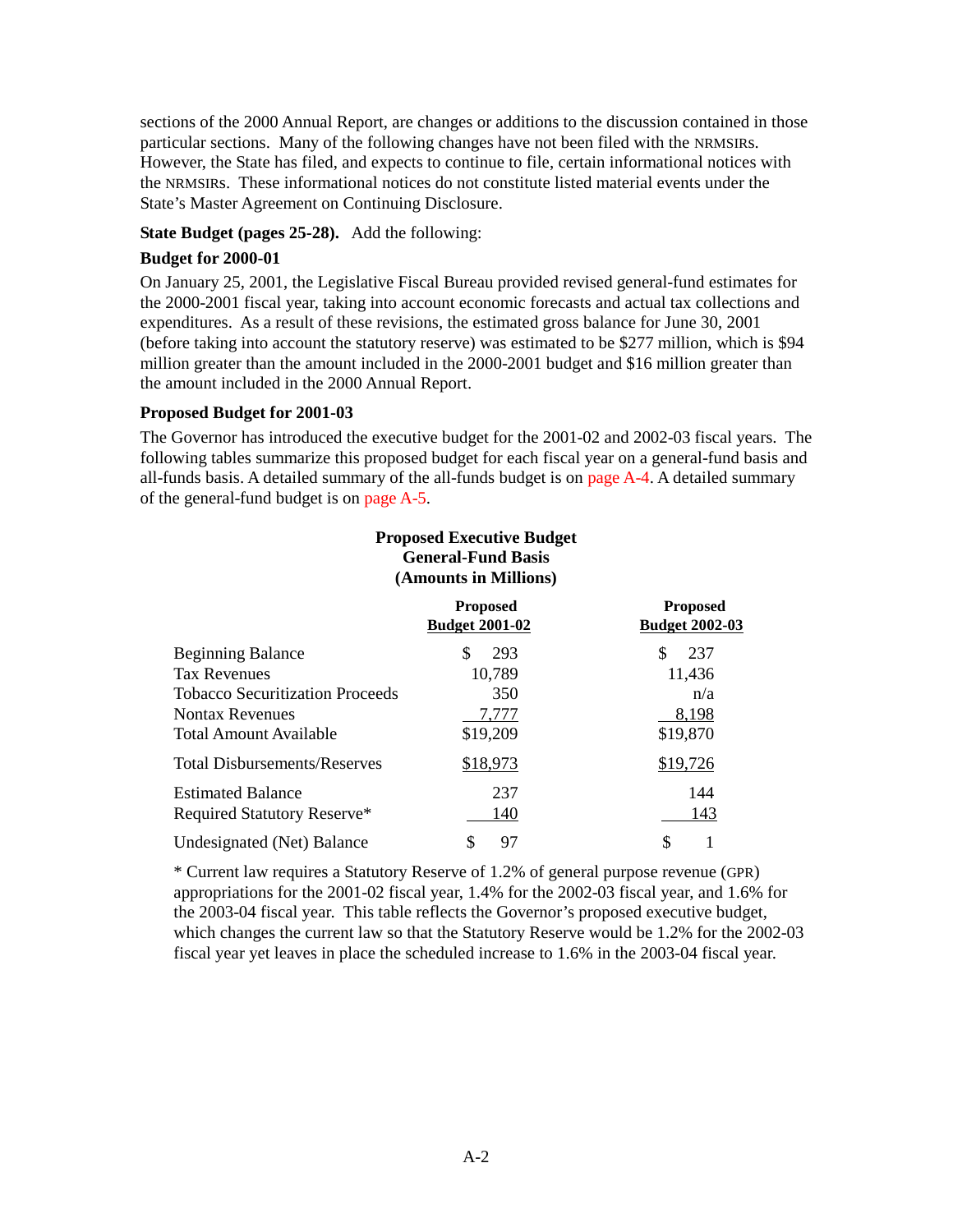#### **Proposed Executive Budget All-Funds Basis (Amounts in Millions)**

|                                        | <b>Proposed</b><br><b>Budget 2001-02</b> | <b>Proposed</b><br><b>Budget 2002-03</b> |
|----------------------------------------|------------------------------------------|------------------------------------------|
| <b>Beginning Balance</b>               | 293<br>S                                 | 237                                      |
| <b>Tax Revenues</b>                    | 10,789                                   | 11,436                                   |
| <b>Tobacco Securitization Proceeds</b> | 350                                      | n/a                                      |
| <b>Nontax Revenues</b>                 | 19,829                                   | 20,008                                   |
| Total Amount Available                 | \$31,261                                 | \$31,680                                 |
| <b>Total Disbursements/Reserves</b>    | \$31,025                                 | \$31,536                                 |
| <b>Estimated Balance</b>               | 237                                      | 144                                      |
| Required Statutory Reserve*            | 140                                      | 143                                      |
| Undesignated (Net) Balance             | 97<br>S                                  | \$                                       |

\* Current law requires a Statutory Reserve of 1.2% of general purpose revenue (GPR) appropriations for the 2001-02 fiscal year, 1.4% for the 2002-03 fiscal year, and 1.6% for the 2003-04 fiscal year. This table reflects the Governor's proposed executive budget, which changes the current law so that the Statutory Reserve would be 1.2% for the 2002-03 fiscal year yet leaves in place the scheduled increase to 1.6% in the 2003-04 fiscal year.

Additional information on the executive budget for the 2001-02 and 2002-03 fiscal years can be obtained from:

State of Wisconsin Capital Finance Office Department of Administration 101 East Wilson Street P.O. Box 7864 Madison, WI 53707-7864 (608) 266-2305 capfin@doa.state.wi.us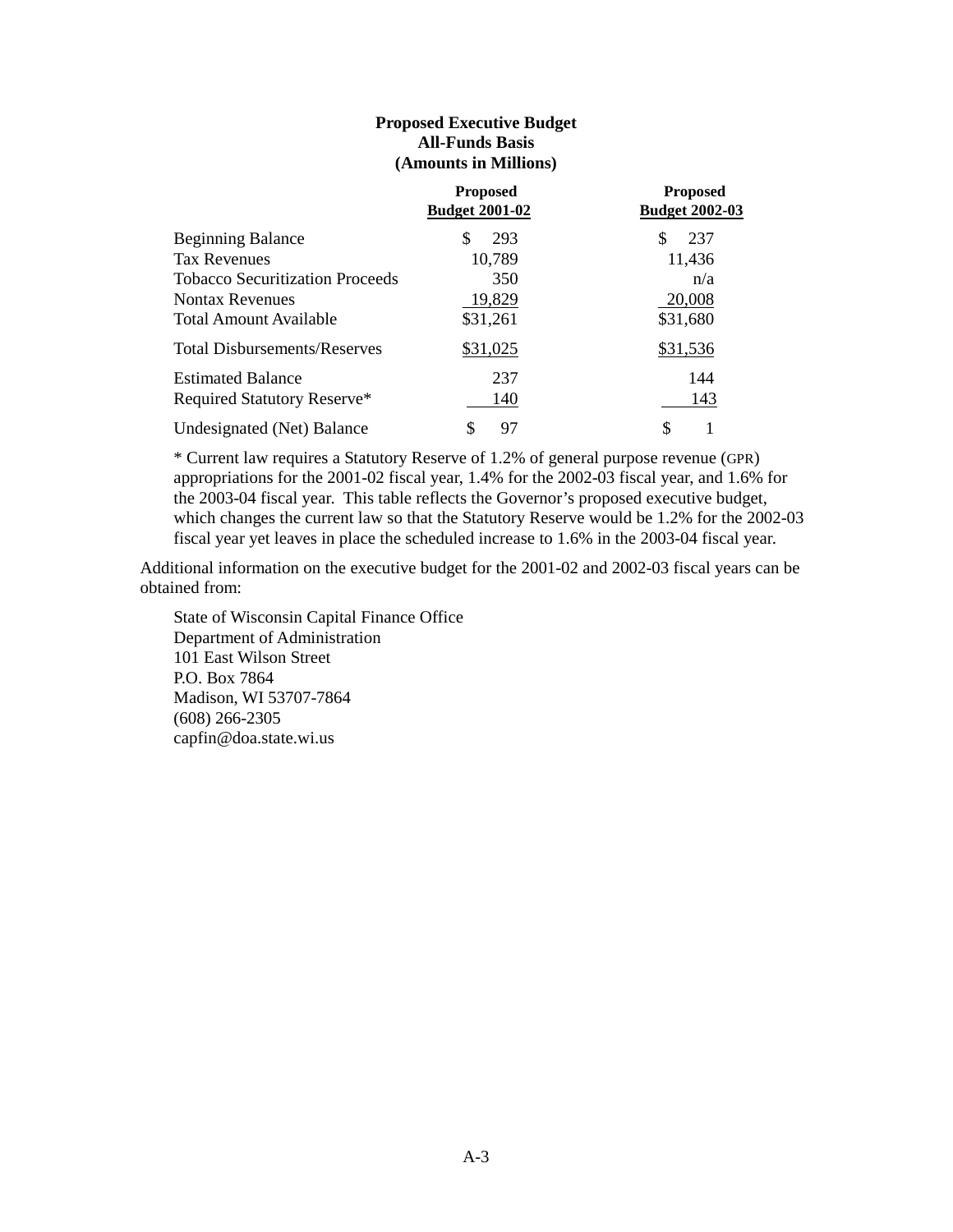<span id="page-17-0"></span>**Table II-3; State Budget–All Funds (Page 36).** Update the table with the following:

# **State Budget–All Funds(a)**

|                                                     | Actual 1999-2000 <sup>(b)</sup> |                 | Budget 1999-2000 |                           |             | Budget 2000-2001             |               | <b>Governor's Proposed</b><br><b>Budget 2001-2002</b> |               | <b>Governor's Proposed</b><br><b>Budget 2002-2003</b> |  |
|-----------------------------------------------------|---------------------------------|-----------------|------------------|---------------------------|-------------|------------------------------|---------------|-------------------------------------------------------|---------------|-------------------------------------------------------|--|
| <b>RECEIPTS</b>                                     |                                 |                 |                  |                           |             |                              |               |                                                       |               |                                                       |  |
|                                                     |                                 | 701,293,000     | \$               | 701,293,000               | \$          | 658,784,800 <sup>(c)</sup>   | $\mathcal{S}$ | 293,200,000                                           | \$            | 236,279,200                                           |  |
| <b>Tax Revenue</b>                                  |                                 |                 |                  |                           |             |                              |               |                                                       |               |                                                       |  |
|                                                     |                                 | 5,962,010,000   |                  | 5,825,000,000             |             | 5,158,800,000 <sup>(d)</sup> |               | 5,506,000,000                                         |               | 5,831,400,000                                         |  |
|                                                     |                                 | 3,501,659,000   |                  | 3,500,000,000             |             | 3,710,000,000                |               | 3,830,200,000                                         |               | 4,124,300,000                                         |  |
| Corporate Franchise and Income                      |                                 | 644,625,000     |                  | 660,000,000               |             | 658,300,000                  |               | 644,200,000                                           |               | 648,300,000                                           |  |
|                                                     |                                 | 259,984,000     |                  | 250,000,000               |             | 220,000,000 <sup>(e)</sup>   |               | 244,000,000                                           |               | 250,000,000                                           |  |
| Excise                                              |                                 |                 |                  |                           |             |                              |               |                                                       |               |                                                       |  |
|                                                     |                                 | 257,896,000     |                  | 258,000,000               |             | 255,200,000                  |               | 257,900,000                                           |               | 258,200,000                                           |  |
|                                                     |                                 | 34,564,000      |                  | 33,000,000                |             | 33,500,000                   |               | 35,900,000                                            |               | 36,800,000                                            |  |
|                                                     |                                 | 9,392,000       |                  | 9,300,000                 |             | 9,300,000                    |               | 9,500,000                                             |               | 9,500,000                                             |  |
|                                                     |                                 | 133,261,000     |                  | 95,000,000                |             | 75,000,000 (g)               |               | 115,000,000                                           |               | 125,000,000                                           |  |
|                                                     |                                 | 86,878,000      |                  | 105,000,000               |             | 100,000,000                  |               | 90,000,000                                            |               | 92,000,000                                            |  |
|                                                     |                                 | 1,075,169,000   |                  | 58,000,000 <sup>(h)</sup> |             | $61,000,000$ <sup>(h)</sup>  |               | 56,600,000                                            |               | 60,200,000                                            |  |
|                                                     |                                 | 11,965,438,000  |                  | 10,793,300,000            |             | 10,281,100,000               |               | 10,789,300,000                                        |               | 11,435,700,000                                        |  |
| Nontax Revenue                                      |                                 |                 |                  |                           |             |                              |               |                                                       |               |                                                       |  |
| Departmental Revenue                                |                                 |                 |                  |                           |             |                              |               |                                                       |               |                                                       |  |
|                                                     |                                 | 167,362,000     |                  | 167,886,100               |             | 124,763,700                  |               | 153,400,000                                           |               | 155,400,000                                           |  |
|                                                     |                                 | <b>NA</b>       |                  | <b>NA</b>                 |             | <b>NA</b>                    |               | 350,000,000                                           |               | <b>NA</b>                                             |  |
|                                                     |                                 | 257,040,000     |                  | 260,087,900               |             | 190,946,100                  |               | 178,200,000                                           |               | 182,200,000                                           |  |
|                                                     |                                 | 4,170,531,000   |                  | 5,085,572,200             |             | 4,703,374,700                |               | 5,511,131,800                                         |               | 5,579,063,400                                         |  |
|                                                     |                                 | 2,633,267,000   |                  | 2,658,535,300             |             | 2,734,917,200                |               | 2,976,114,400                                         |               | 3,020,662,200                                         |  |
|                                                     |                                 | 4,194,291,000   |                  | 2,275,967,300             |             | 2,292,791,500                |               | 3,048,332,800                                         |               | 2,798,507,800                                         |  |
|                                                     |                                 | NA              |                  | 64,000,000                |             | NA                           |               | <b>NA</b>                                             |               | NA                                                    |  |
|                                                     |                                 | 702,676,000     |                  | 458,000,000               |             | 400,000,000                  |               | 500,000,000                                           |               | 383,000,000                                           |  |
|                                                     |                                 | 8,782,705,000   |                  | 6,612,282,700             |             | 7,051,394,300                |               | 7,461,324,917                                         |               | 7,889,603,973                                         |  |
|                                                     |                                 | 20,907,872,000  |                  | 17,582,331,500            |             | 17,498,187,500               |               | 20,178,503,917                                        |               | 20,008,437,373                                        |  |
|                                                     |                                 | 33,574,603,000  | \$               | 29,076,924,500            | $\mathbf S$ | 28,438,072,300               |               | $\mathbb S$<br>31,261,003,917                         | ${\mathbb S}$ | 31,680,416,573                                        |  |
| DISBURSEMENTS AND RESERVES                          |                                 |                 |                  |                           |             |                              |               |                                                       |               |                                                       |  |
|                                                     |                                 | 570,282,000     | \$               | 418,915,100               | \$          | 415,866,300                  |               | \$<br>446,519,400                                     | \$            | 456,008,200                                           |  |
|                                                     |                                 |                 |                  |                           |             |                              |               |                                                       |               |                                                       |  |
|                                                     |                                 | 8,018,963,000   |                  | 7,860,268,900             |             | 8,223,303,400                |               | 8,742,758,300                                         |               | 8,974,907,600                                         |  |
|                                                     |                                 | 2,626,896,000   |                  | 2,493,567,700             |             | 2,437,927,900                |               | 2,652,804,100                                         |               | 2,755,852,000                                         |  |
|                                                     |                                 | 7,978,636,000   |                  | 6,850,265,900             |             | 6,733,347,000                |               | 7,753,229,100                                         |               | 7,872,914,600                                         |  |
|                                                     |                                 | 3,741,255,000   |                  | 673,415,700               |             | 669,656,800                  |               | 776,913,000                                           |               | 784,419,000                                           |  |
|                                                     |                                 | 102,487,000     |                  | 104,156,900               |             | 104,709,200                  |               | 104,785,200                                           |               | 104,830,500                                           |  |
|                                                     |                                 | 59,820,000      |                  | 60,511,900                |             | 59,086,500                   |               | 63,972,100                                            |               | 63,246,900                                            |  |
|                                                     |                                 | 3,346,300,000   |                  | 2,891,183,500             |             | 2,163,488,700                |               | 2,587,818,600                                         |               | 2,259,632,900                                         |  |
|                                                     |                                 | 505,472,000     |                  | 458,000,000               |             | 400,000,000                  |               | 500,000,000                                           |               | 383,000,000                                           |  |
| Reserve for Employe Benefit Payments <sup>(i)</sup> |                                 | 2,311,624,000   |                  | 2,504,993,800             |             | 2,695,311,400                |               | 3,377,515,809                                         |               | 3,830,081,149                                         |  |
|                                                     |                                 | 6,471,081,000   |                  | 4,107,288,900             |             | 4,356,082,900                |               | 4,083,809,108                                         |               | 4,059,522,824                                         |  |
|                                                     |                                 | 35,732,816,000  |                  | 28,422,568,300            |             | 28,258,780,100               |               | 31,090,124,717                                        |               | 31,544,415,673                                        |  |
|                                                     |                                 | NA              |                  | (84,028,600)              |             | (122, 124, 800)              |               | (105,300,000)                                         |               | (112,300,000)                                         |  |
|                                                     |                                 | NA              |                  | 56,100,000                |             | 117,750,000                  |               | 27,900,000                                            |               | 82,500,000                                            |  |
|                                                     |                                 | <b>NA</b>       |                  | 113,883,100               |             | 134,328,600                  |               | 139,500,000                                           |               | 143,400,000                                           |  |
|                                                     |                                 | <b>NA</b>       |                  | 23,500,000                |             | <b>NA</b>                    |               | 12,000,000                                            |               | 21,200,000                                            |  |
|                                                     |                                 | <b>NA</b>       |                  | <b>NA</b>                 |             | NA                           |               | NA                                                    |               | NA                                                    |  |
|                                                     |                                 | (3,030,496,000) |                  | <b>NA</b>                 |             | NA                           |               | <b>NA</b>                                             |               | <b>NA</b>                                             |  |
|                                                     |                                 | 32,702,320,000  | \$               | 28,532,022,800            | \$          | 28,388,733,900               | \$            | 31,164,224,717                                        | \$            | 31,679,215,673                                        |  |
|                                                     |                                 | 872,283,000     | \$               | 544,901,700               | \$          | 49,338,400                   |               | \$<br>96,779,200                                      | \$            | 1,200,900                                             |  |
|                                                     |                                 | 835.714.000     | \$               | 658,784,800               | \$          | 183,667,000                  |               | \$<br>236.279.200                                     | \$            | 144,600,900                                           |  |

(a) The amounts shown are based on statutorily required accounting and not on GAAP.

(b) The amounts shown are unaudited and rounded to the nearest thousand.

(c) The beginning balance for the 2000-2001 fiscal year represents information when the budget became law.

(d) The decrease results from budgeted tax reductions becoming effective.

(e) The decrease results from the continued effect of prior years' tax changes.

(f) The decrease results from an anticipated decline in consumption.

(g) The decrease results from an expected one-time collection in the 1999-2000 fiscal year.

(h) The budgeted amounts do not include taxes collected for segregated funds. The largest such tax is the motor fuel tax. The State collected \$809 million of motor fuel taxes in the 1999-2000 fiscal year.

(i) State law separates the accounting of employee benefits from the budget. They are included for purposes of comparability to the figures presented in this table and Tables II-1 and II-2 in the Annual Report.

**Source: Wisconsin Department of Administration.**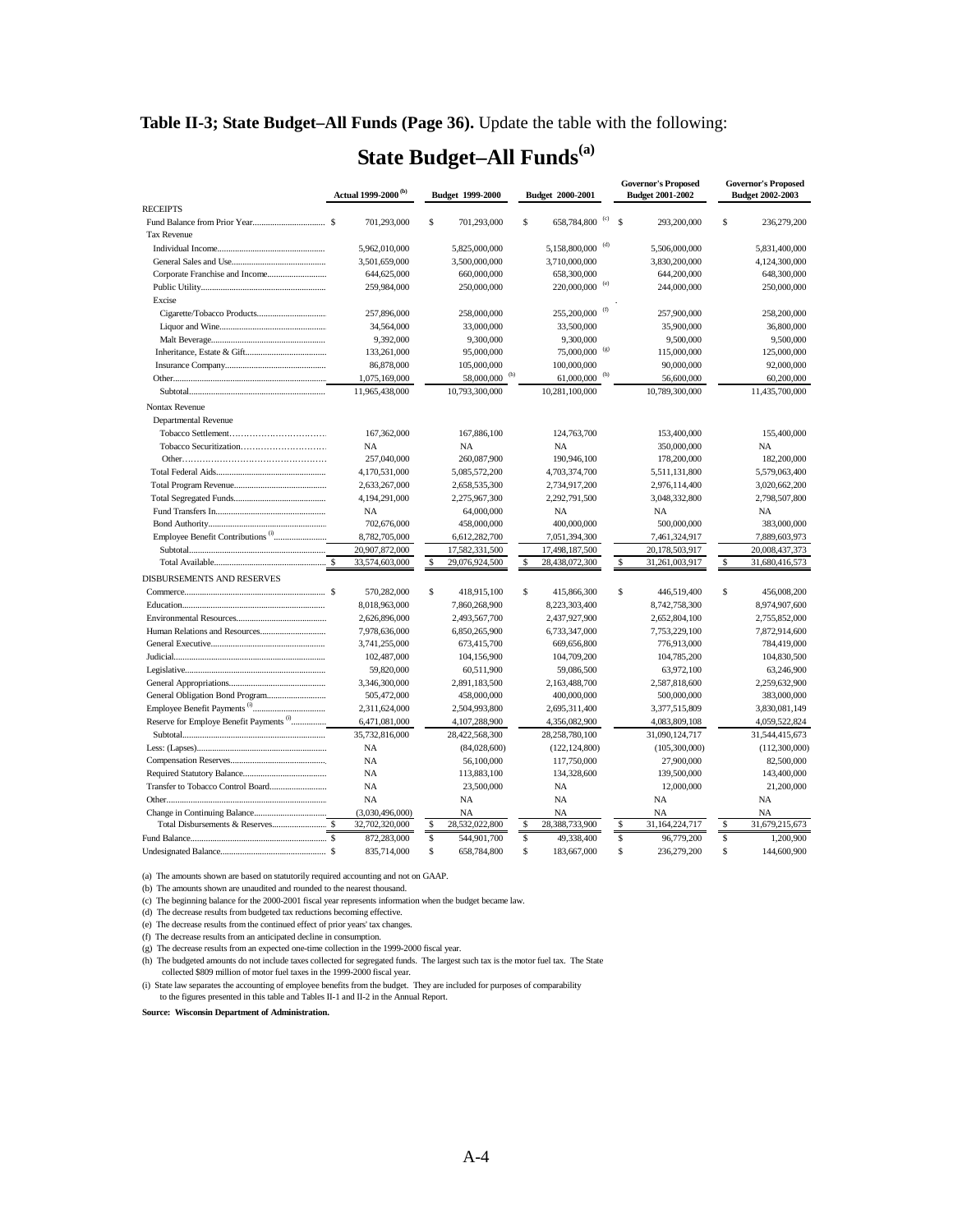### <span id="page-18-0"></span>**Table II-4; State Budget–General Fund (Page 37).** Update the table with the following:

# **State Budget–General Fund**<sup>(a)</sup>

|                                       |    | Actual 1999-2000 <sup>(b)</sup> |               | <b>Budget 1999-2000</b> | Budget 2000-2001                 |     |               | <b>Governor's Proposed</b><br><b>Budget 2001-2002</b> |             | <b>Governor's Proposed</b><br><b>Budget 2002-2003</b> |
|---------------------------------------|----|---------------------------------|---------------|-------------------------|----------------------------------|-----|---------------|-------------------------------------------------------|-------------|-------------------------------------------------------|
| <b>RECEIPTS</b>                       |    |                                 |               |                         |                                  |     |               |                                                       |             |                                                       |
|                                       |    | 701,293,000                     | $\mathbb S$   | 701,293,000             | \$<br>658,784,800 <sup>(c)</sup> |     | <sup>\$</sup> | 293,200,000                                           | $\mathbb S$ | 236,279,200                                           |
| <b>Tax Revenue</b>                    |    |                                 |               |                         |                                  |     |               |                                                       |             |                                                       |
| State Taxes Deposited to General Fund |    |                                 |               |                         |                                  |     |               |                                                       |             |                                                       |
|                                       |    | 5,962,010,000                   |               | 5,825,000,000           | 5,158,800,000 <sup>(d)</sup>     |     |               | 5,506,000,000                                         |             | 5,831,400,000                                         |
|                                       |    | 3,501,659,000                   |               | 3.500.000.000           | 3,710,000,000                    |     |               | 3,830,200,000                                         |             | 4,124,300,000                                         |
|                                       |    | 644,625,000                     |               | 660,000,000             | 658,300,000                      |     |               | 644,200,000                                           |             | 648,300,000                                           |
|                                       |    | 259,984,000                     |               | 250,000,000             | 220,000,000 <sup>(e)</sup>       |     |               | 244,000,000                                           |             | 250,000,000                                           |
| Excise                                |    |                                 |               |                         |                                  |     |               |                                                       |             |                                                       |
|                                       |    | 257,896,000                     |               | 258,000,000             | 255,200,000                      |     |               | 257,900,000                                           |             | 258,200,000                                           |
|                                       |    | 34,564,000                      |               | 33,000,000              | 33,500,000                       |     |               | 35,900,000                                            |             | 36,800,000                                            |
|                                       |    | 9,392,000                       |               | 9,300,000               | 9,300,000                        |     |               | 9,500,000                                             |             | 9,500,000                                             |
|                                       |    | 133,261,000                     |               | 95,000,000              | 75,000,000                       | (g) |               | 115,000,000                                           |             | 125,000,000                                           |
|                                       |    | 86,878,000                      |               | 105,000,000             | 100,000,000                      |     |               | 90,000,000                                            |             | 92,000,000                                            |
|                                       |    | 67,511,000                      |               | 58,000,000              | 61,000,000                       |     |               | 56,600,000                                            |             | 60,200,000                                            |
|                                       |    | 10,957,780,000                  |               | 10,793,300,000          | 10,281,100,000                   |     |               | 10,789,300,000                                        |             | 11,435,700,000                                        |
|                                       |    |                                 |               |                         |                                  |     |               |                                                       |             |                                                       |
| Nontax Revenue                        |    |                                 |               |                         |                                  |     |               |                                                       |             |                                                       |
| <b>Departmental Revenue</b>           |    |                                 |               |                         |                                  |     |               |                                                       |             |                                                       |
|                                       |    | $167,362,000$ <sup>(h)</sup>    |               | 167,886,100             | 124,763,700                      |     |               | 153,400,000                                           |             | 155,400,000                                           |
|                                       |    | <b>NA</b>                       |               | <b>NA</b>               | NA                               |     |               | 350,000,000                                           |             | <b>NA</b>                                             |
|                                       |    | 257,040,000                     |               | 260,087,900             | 190,946,100                      |     |               | 178,200,000                                           |             | 182,200,000                                           |
|                                       |    | 4,170,531,000                   |               | 4,453,148,300           | 4,121,351,700                    |     |               | 4,815,882,800                                         |             | 4,840,184,700                                         |
|                                       |    | 2,633,267,000                   |               | 2,658,535,300           | 2,734,917,200                    |     |               | 2,629,077,200                                         |             | 3,020,662,200                                         |
|                                       |    | <b>NA</b>                       |               | 64,000,000              | <b>NA</b>                        |     |               | NA                                                    |             | <b>NA</b>                                             |
|                                       |    | 7,228,200,000                   |               | 7,603,657,600           | 7,171,978,700                    |     |               | 8,126,560,000                                         |             | 8,198,446,900                                         |
|                                       |    | 18,887,273,000                  | <sup>\$</sup> | 19,098,250,600          | \$<br>18,111,863,500             |     | $\mathbb{S}$  | 19,209,060,000                                        | \$          | 19,870,426,100                                        |
| <b>DISBURSEMENTS AND RESERVES</b>     |    |                                 |               |                         |                                  |     |               |                                                       |             |                                                       |
|                                       |    | 209,393,000                     | s             | 218,959,300             | \$<br>220.214.600                |     | \$            | 237,617,800                                           | S           | 242,674,600                                           |
|                                       |    | 7,769,121,000                   |               | 7,798,220,600           | 8,163,838,300                    |     |               | 8,327,616,900                                         |             | 8,905,321,100                                         |
|                                       |    | 270, 101, 000                   |               | 261,344,100             | 259,939,200                      |     |               | 272,711,800                                           |             | 280,143,100                                           |
|                                       |    | 6,742,655,000                   |               | 6,684,959,800           | 6,541,581,500                    |     |               | 7,450,498,700                                         |             | 7,528,373,300                                         |
|                                       |    | 631,485,000                     |               | 634,410,900             | 569,934,100                      |     |               | 637,937,300                                           |             | 648,783,600                                           |
|                                       |    | 102,156,000                     |               | 103,499,100             | 104,051,400                      |     |               | 104,076,100                                           |             | 104, 121, 400                                         |
|                                       |    | 59,820,000                      |               | 60,511,900              | 59,086,500                       |     |               | 63,972,100                                            |             | 63,246,900                                            |
|                                       |    | 2,548,903,000                   |               | 2,681,988,700           | 2,013,925,700                    |     |               | 1,943,750,100                                         |             | 1,961,761,200                                         |
|                                       |    | 18,333,634,000                  |               | 18,443,894,400          | 17,932,571,300                   |     |               | 19,038,180,800                                        |             | 19,734,425,200                                        |
|                                       |    | <b>NA</b>                       |               | (84,028,600)            | (122, 124, 800)                  |     |               | (105,300,000)                                         |             | (112,300,000)                                         |
|                                       |    | NA                              |               | 56,100,000              | 117,750,000                      |     |               | 27,900,000                                            |             | 82,500,000                                            |
|                                       |    | <b>NA</b>                       |               | 113,883,100             | 134,328,600                      |     |               | 139,500,000                                           |             | 143,400,000                                           |
|                                       |    | <b>NA</b>                       |               | 23,500,000              | <b>NA</b>                        |     |               | 12,000,000                                            |             | 21,200,000                                            |
|                                       |    | <b>NA</b>                       |               | <b>NA</b>               | <b>NA</b>                        |     |               | <b>NA</b>                                             |             | <b>NA</b>                                             |
|                                       |    | (318, 644, 000)                 |               | NA                      | <b>NA</b>                        |     |               | NA                                                    |             | <b>NA</b>                                             |
|                                       |    | 18,014,990,000                  |               | 18,553,348,900          | 18,062,525,100                   |     | S             | 19,112,280,800                                        | \$          | 19,869,225,200                                        |
|                                       |    | 872,283,000                     | \$            | 544,901,700             | \$<br>49,338,400                 |     | S             | 96,779,200                                            | \$          | 1,200,900                                             |
|                                       | -S | 835,714,000                     | \$            | 658,784,800             | \$<br>183,667,000                |     | \$            | 236,279,200                                           | \$          | 144,600,900                                           |

(a) The amounts shown are based on statutorily required accounting and not on GAAP.

(b) The amounts shown are unaudited and rounded to the nearest thousand. (c) The beginning balance for the 2000-2001 fiscal year represents information when the budget became law.

(d) The decrease results from budgeted tax reductions becoming effective. (e) The decrease results from the continued effect of prior years' tax changes.

(f) The decrease results from an anticipated decline in consumption. (g) The decrease results from an expected one-time collection in the 1999-2000 fiscal year.

**Source: Wisconsin Department of Administration.**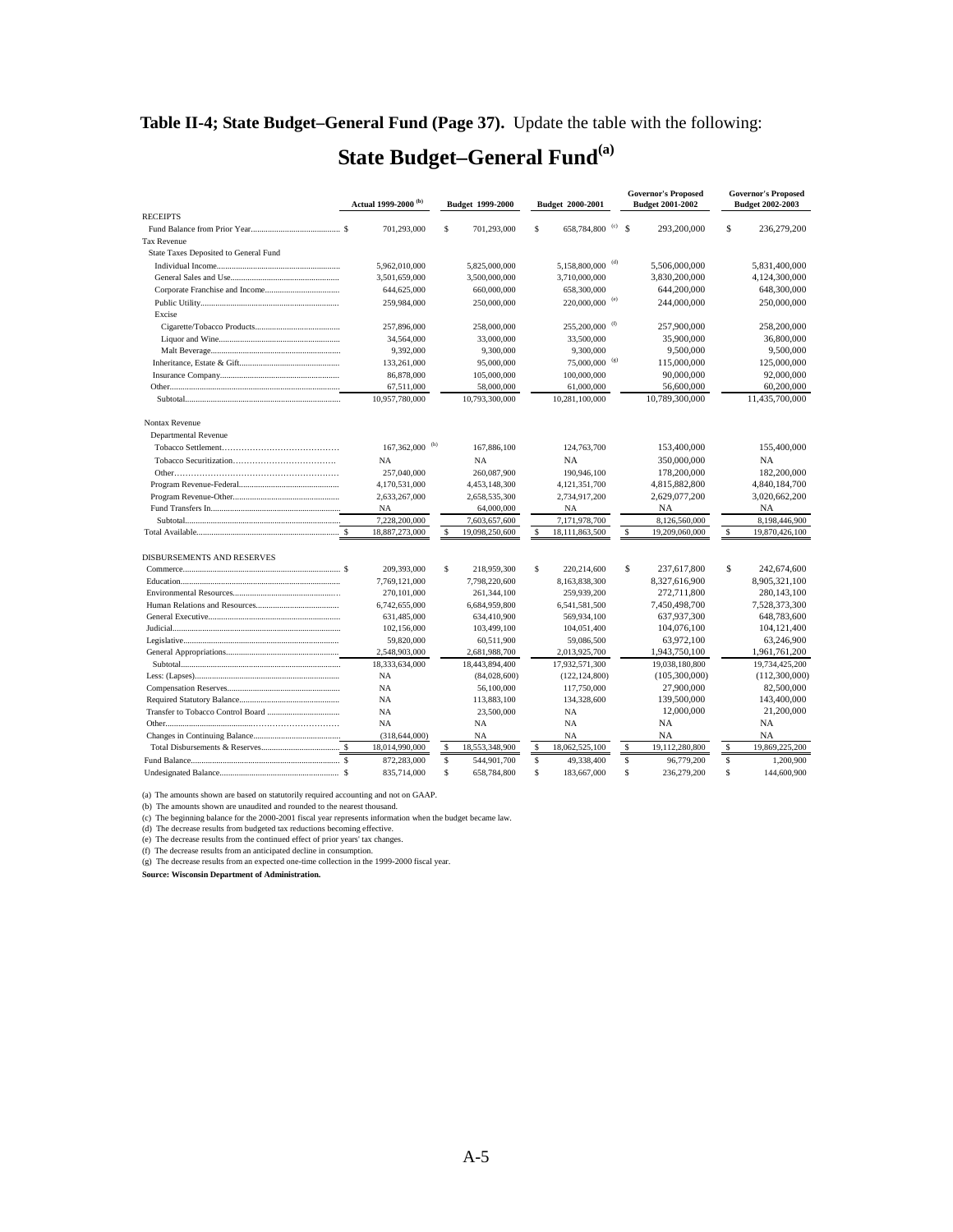# **APPENDIX B**

#### **State of Wisconsin General Obligation Issuance Status Report March 1, 2001**

<span id="page-19-0"></span>

|                                                                                                           | Legislative          | <b>General Obligations</b> | <b>Interest</b>         | G.O. Bonds of   | <b>Total Authorized</b> |
|-----------------------------------------------------------------------------------------------------------|----------------------|----------------------------|-------------------------|-----------------|-------------------------|
| <b>Program Purpose</b>                                                                                    | <b>Authorization</b> | <b>Issued to Date</b>      | Earnings <sup>(a)</sup> | 2001, Series B  | <b>Unissued Debt</b>    |
| University of Wisconsin;                                                                                  | \$ 856,708,700       | \$806,892,229              | \$<br>11,783,426        | 15,460,000<br>s | \$<br>22,573,045        |
| University of Wisconsin;<br>self-amortizing facilities                                                    | 513,941,400          | 348,672,621                | 1,556,719               | 13,775,000      | 149,937,060             |
| Natural resources;<br>Warren Knowles - Gaylord<br>Nelson stewardship                                      | 460,000,000          | 27,350,000                 |                         | 10,910,000      | 421,740,000             |
| Natural resources;<br>municipal clean drinking                                                            | 9,800,000            | 9,518,342                  | 141,818                 |                 | 139,840                 |
| Clean water fund program                                                                                  | 552,743,200          | 358,334,053                |                         | 5,460,000       | 188,949,147             |
|                                                                                                           |                      |                            |                         |                 |                         |
| Safe drinking water<br>loan program                                                                       | 26,210,000           | 14,301,520                 |                         |                 | 11,908,480              |
| Natural resources;                                                                                        | 56,763,600           | 36,615,658                 | 132,570                 | 1,705,000       | 18,310,372              |
| Natural resources;<br>nonpoint source compliance                                                          | 2,000,000            | 2,000,000                  |                         |                 |                         |
| Natural resources;                                                                                        | 43,000,000           | 25,104,900                 | 161,017                 | 560,000         | 17, 174, 083            |
| Natural resources;<br>urban nonpoint source                                                               | 13,000,000           | 2,255,000                  |                         | 710,000         | 10,035,000              |
| Natural resources;<br>environmental segregated<br>fund supported<br>administrative facilities             | 3,050,900            | 136,100                    |                         | 10,000          | 2,904,800               |
| Natural resources;<br>segregated revenue supported<br>dam safety projects                                 | 6,350,000            | 3,413,000                  |                         | 135,000         | 2,802,000               |
| Natural resources;<br>pollution abatement<br>and sewage collection<br>facilities, ORAP funding            | 146,850,000          | 145,010,325                | 50,000                  |                 | 1,789,675               |
| Natural resources;<br>pollution abatement and<br>sewage collection facilities                             | 902,449,800          | 874,129,888                | 18,513,076              | 40,000          | 9,766,836               |
| Natural resources:<br>pollution abatement and<br>sewage collection facilities;<br>combined sewer overflow | 200,600,000          | 194,309,242                | 6,287,401               |                 | 3,357                   |
| Natural resources;                                                                                        | 56,055,000           | 56,053,994                 | 1,006                   |                 |                         |
| Natural resources:<br>local parks land acquisition                                                        | 2,490,000            | 2,439,349                  | 42,259                  |                 | 8,392                   |
| Natural resources;<br>recreation development                                                              | 23,061,500           | 22,818,110                 | 141,227                 |                 | 102,163                 |
| Natural resources;                                                                                        | 45,608,600           | 45,115,269                 | 491,671                 |                 | 1,660                   |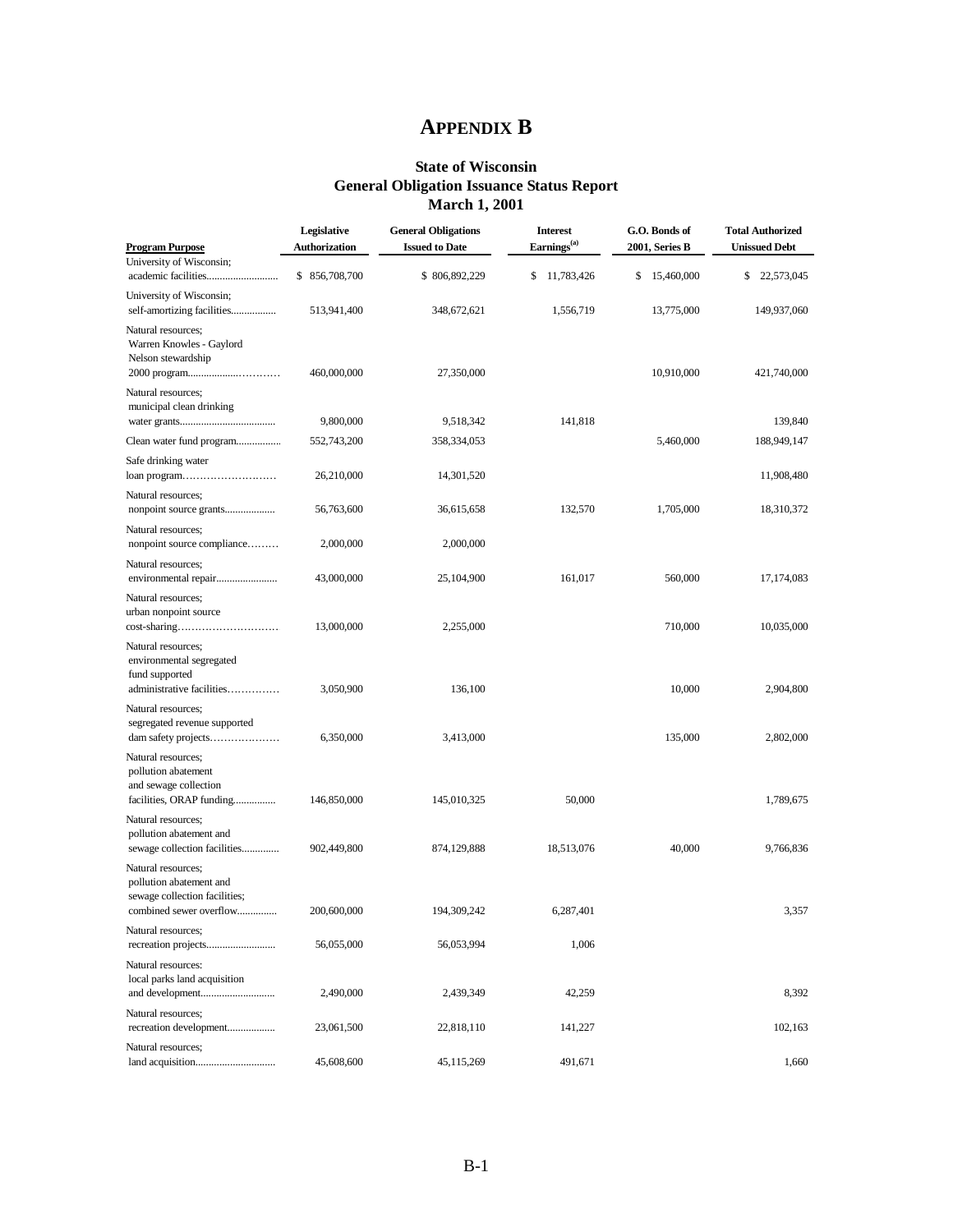| <b>Program Purpose</b>                                                          | Legislative<br>Authorization | <b>General Obligations</b><br>Issued to Date <sup>(a)</sup> | <b>Interest</b><br>Earnings <sup>(b)</sup> | G.O. Bonds of<br>2001, Series B | <b>Total Authorized</b><br>Unissued Debt <sup>(a)</sup> |
|---------------------------------------------------------------------------------|------------------------------|-------------------------------------------------------------|--------------------------------------------|---------------------------------|---------------------------------------------------------|
| Natural resources:<br>Wisconsin natural areas                                   | 2,500,000                    | 2,442,545                                                   | 17,174                                     |                                 | 40,281                                                  |
| Natural resources;<br>segregated revenue<br>supported facilities                | 23,376,600                   | 16,039,722                                                  | 45,287                                     | 180,000                         | 7,111,591                                               |
| Natural resources;<br>general fund supported<br>administrative facilities       | 10,882,400                   | 7,251,075                                                   | 21,432                                     | 80,000                          | 3,529,893                                               |
| Natural resources;                                                              | 750,000                      |                                                             |                                            |                                 | 750,000                                                 |
| Natural resources;<br>dam safety projects                                       | 5,500,000                    | 5,367,000                                                   | 49,701                                     | 10,000                          | 73,299                                                  |
| Natural resources;<br>segregated revenue<br>supported land acquisition          | 2,500,000                    | 2,498,446                                                   |                                            |                                 | 1,554                                                   |
| Natural resources;<br>Warren Knowles - Gaylord<br>Nelson stewardship program    | 231,000,000                  | 196,390,000                                                 | 1,293,404                                  | 2,595,000                       | 30,721,596                                              |
| Transportation;<br>administrative facilities                                    | 8,890,400                    | 8,759,479                                                   | 33,943                                     |                                 | 96,978                                                  |
| Transportation;<br>accelerated bridge                                           | 46,849,800                   | 46,849,800                                                  |                                            |                                 |                                                         |
| Transportation;<br>rail passenger route development                             | 50,000,000                   |                                                             |                                            | 850,000                         | 49,150,000                                              |
| Transportation;<br>accelerated highway                                          | 185,000,000                  | 185,000,000                                                 |                                            |                                 |                                                         |
| Transportation;<br>connecting highway                                           | 15,000,000                   | 15,000,000                                                  |                                            |                                 |                                                         |
| Transportation;<br>federally aided                                              | 10,000,000                   | 10,000,000                                                  |                                            |                                 |                                                         |
| Transportation;                                                                 | 41,000,000                   | 41,000,000                                                  |                                            |                                 |                                                         |
| Transportation;                                                                 | 22,000,000                   | 14,665,000                                                  | 232,605                                    | 105,000                         | 6,997,395                                               |
| Transportation;<br>rail acquisitions                                            | 23,500,000                   | 14,400,000                                                  | 16                                         | 125,000                         | 8,974,984                                               |
| Transportation;<br>local roads for job<br>preservation, state funds             | 10,000,000                   |                                                             |                                            |                                 | 10,000,000                                              |
| Corrections;<br>correctional facilities                                         | 697,679,300                  | 622,011,762                                                 | 11,019,245                                 | 12,430,000                      | 52,218,293                                              |
| Corrections;<br>self-amortizing facilities                                      | 7,337,000                    | 1,370,000                                                   | 99                                         |                                 | 5,966,901                                               |
| Corrections;<br>juvenile correctional facilities                                | 27,726,500                   | 25,328,556                                                  | 101,992                                    |                                 | 2,295,952                                               |
| Health and family services;<br>mental health and<br>secure treatment facilities | 125,705,700                  | 116,350,268                                                 | 884,003                                    | 1,215,000                       | 7,256,429                                               |

#### **GENERAL OBLIGATION ISSUANCE STATUS REPORT–CONTINUED March 1, 2001**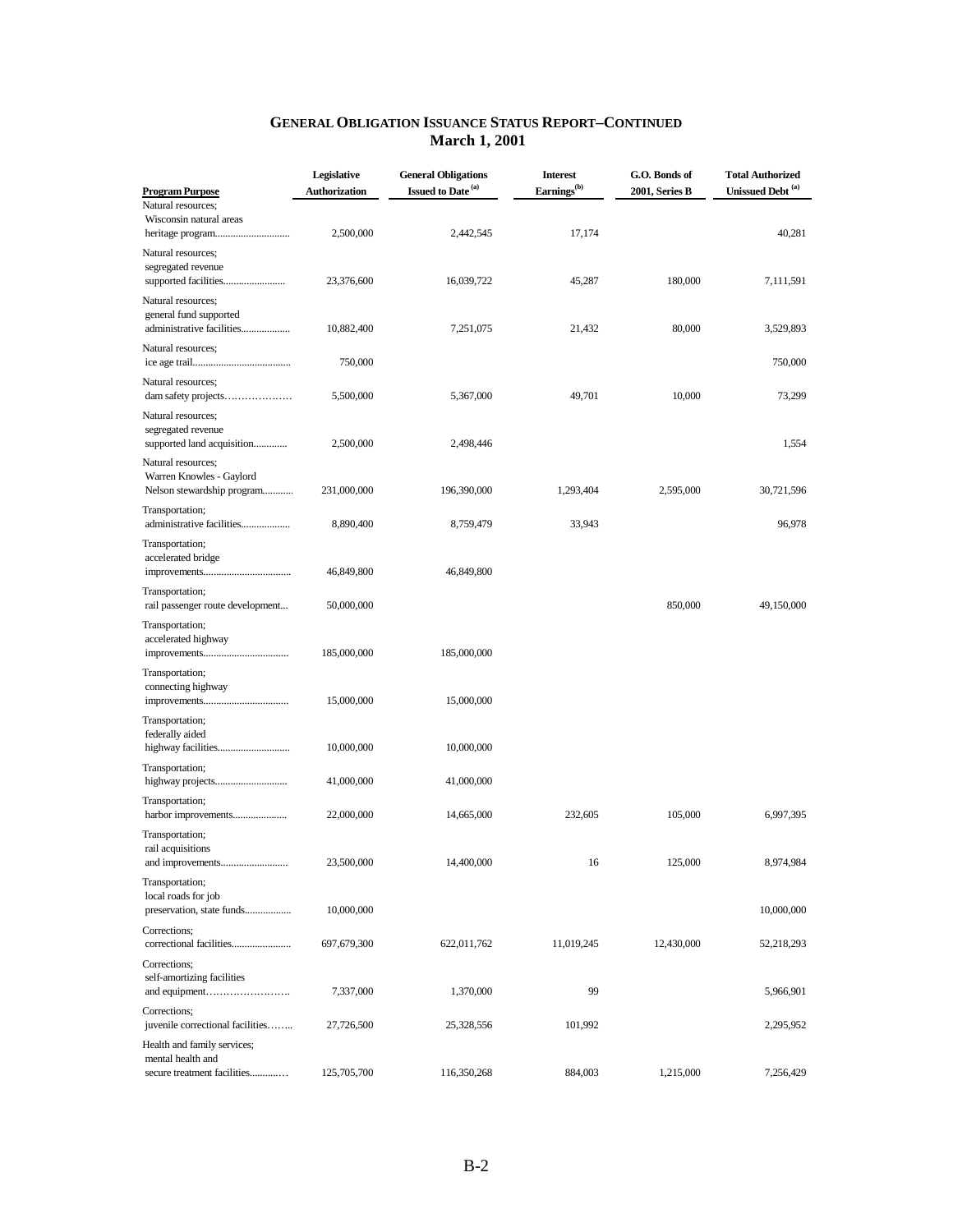| <b>Program Purpose</b>                                                                                                   | Legislative<br>Authorization | <b>General Obligations</b><br><b>Issued to Date</b> |     | <b>Interest</b><br>Earnings <sup>(a)</sup> | G.O. Bonds of<br>2001, Series B | <b>Total Authorized</b><br>Unissued Debt <sup>(a)</sup> |  |
|--------------------------------------------------------------------------------------------------------------------------|------------------------------|-----------------------------------------------------|-----|--------------------------------------------|---------------------------------|---------------------------------------------------------|--|
| Agriculture;                                                                                                             | 6,575,000                    | 1,430,000                                           |     | 1,248                                      | 790,000                         | 4,353,752                                               |  |
| Agriculture;<br>conservation reserve enhancement                                                                         | 40,000,000                   |                                                     |     |                                            |                                 | 40,000,000                                              |  |
| Administration;<br>Black Point Estate                                                                                    | 1,600,000                    |                                                     |     |                                            |                                 | 1,600,000                                               |  |
| Building commission;<br>previous lease                                                                                   | 143,071,600                  | 143,068,654                                         |     |                                            |                                 | 2,946                                                   |  |
| Building commission;<br>refunding corporation<br>self-amortizing debt                                                    | 870,000                      |                                                     |     |                                            |                                 | 870,000                                                 |  |
| Building commission;<br>refunding tax-supported<br>general obligation debt                                               | 2,125,000,000                | 1,896,403,677                                       | (b) |                                            |                                 | 228,596,323                                             |  |
| Building commission;<br>refunding self-amortizing<br>general obligation debt                                             | 275,000,000                  | 231,440,786                                         | (b) |                                            |                                 | 43,559,214                                              |  |
| Building commission;<br>housing state departments                                                                        | 387,646,600                  | 305,504,121                                         |     | 2,279,016                                  | 4,245,000                       | 75,618,463                                              |  |
| Building commission;<br>1 West Wilson street                                                                             | 15,100,000                   | 14,805,521                                          |     | 294,479                                    |                                 | $\boldsymbol{0}$                                        |  |
| Building commission;                                                                                                     | 36,188,400                   | 22,290,000                                          |     | 62,251                                     | 1,395,000                       | 12,441,149                                              |  |
| Building commission;<br>capital equipment acquisition                                                                    | 105,370,400                  | 77,499,191                                          |     | 729,518                                    |                                 | 27,141,691                                              |  |
| Building commission;                                                                                                     | 90,000,000                   | 66,758,598                                          |     |                                            |                                 | 23,241,402                                              |  |
| Building commission;<br>discount sale of debt                                                                            |                              |                                                     |     |                                            |                                 |                                                         |  |
| (higher education bonds)                                                                                                 | 100,000,000                  | 99,988,833                                          | (b) |                                            |                                 | 11,167                                                  |  |
| Building commission;<br>other public purposes                                                                            | 1,056,769,500                | 830,683,100                                         |     | 5,979,251                                  | 18,660,000                      | 201,447,149                                             |  |
| <b>Medical College</b><br>of Wisconsin, Inc.;<br>basic science education and health<br>information technology facilities | 10,000,000                   | 10,000,000                                          |     |                                            |                                 |                                                         |  |
| Marquette University;                                                                                                    |                              |                                                     |     |                                            |                                 |                                                         |  |
| dental clinic and education facility<br>Swiss cultural center                                                            | 15,000,000<br>1,000,000      |                                                     |     |                                            |                                 | 15,000,000<br>1,000,000                                 |  |
| Milwaukee Police Athletic League;<br>youth activities center                                                             | 1,000,000                    |                                                     |     |                                            |                                 | 1,000,000                                               |  |
| Technology for educational<br>achievement in Wisconsin<br>board;<br>school district educational                          |                              |                                                     |     |                                            |                                 |                                                         |  |
| technology infrastructure<br>financial assistance                                                                        | 100,000,000                  | 32,335,000                                          |     | 425,571                                    |                                 | 67,239,429                                              |  |

#### **GENERAL OBLIGATION ISSUANCE STATUS REPORT–CONTINUED March 1, 2001**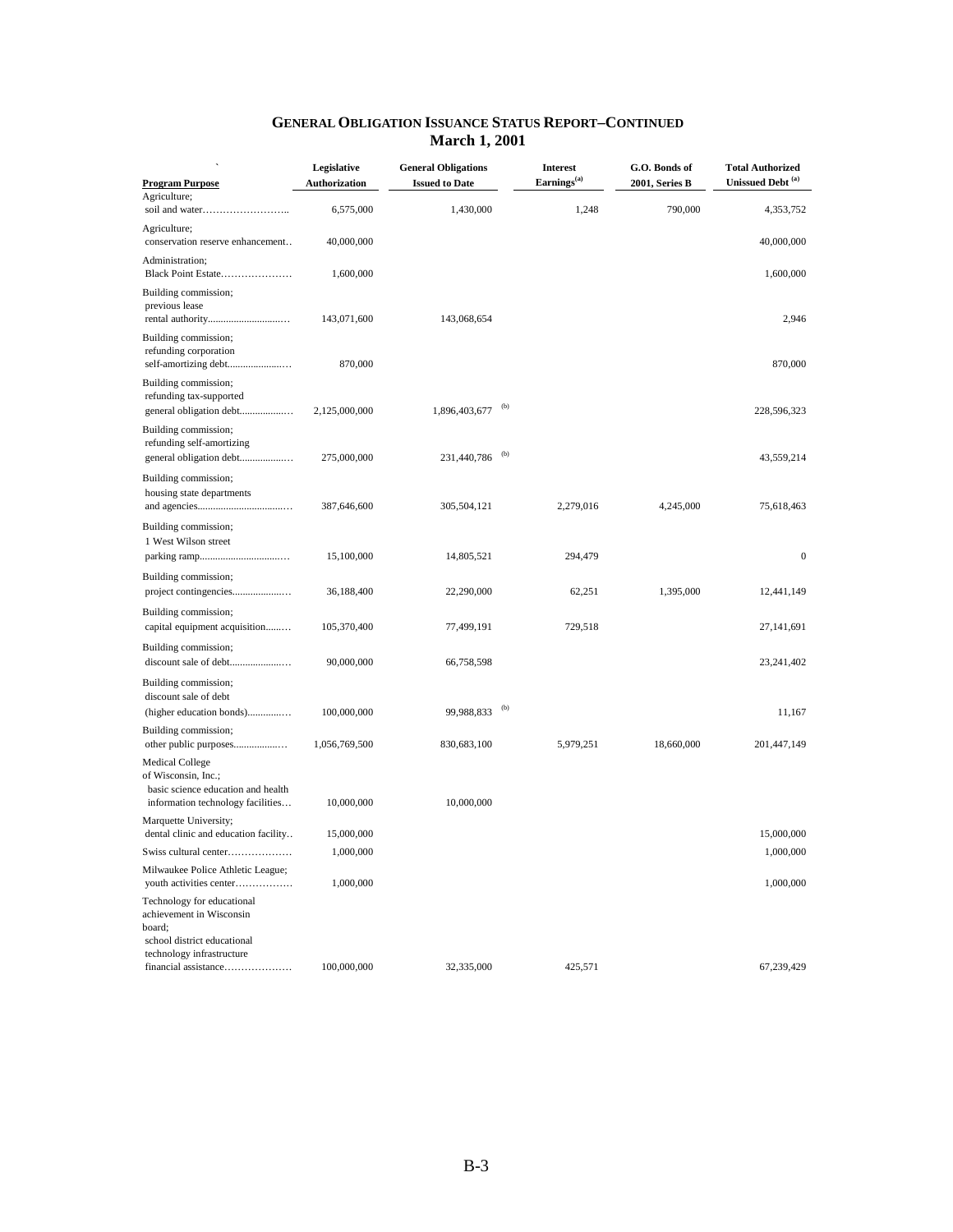| Technology for educational<br>achievement in Wisconsin<br>board;<br>public library educational<br>technology infrastructure<br>financial assistance<br>10,000,000<br>190,000<br><b>Educational communications</b><br>board;<br>educational communications<br>8,658,100<br>36,946<br>7,764,539<br>Historical society;<br>3,896<br>self-amortizing facilities<br>1,029,156<br>3,173,600<br>Historical society;<br>400,000<br>Historical society;<br>1,839,000<br>1,825,756<br>Historical society;<br>5,000<br>4,384,400<br>4,351,000<br>Public instruction;<br>state school, state center<br>and library facilities<br>32,508<br>7,367,700<br>7,330,612<br>Military affairs;<br>armories and military facilities<br>15,000<br>20,417,300<br>192,632<br>17,857,527<br>Veterans affairs;<br>5,000<br>10,090,100<br>8,948,065<br>50,593<br>Veterans affairs;<br>self-amortizing mortgage loans<br>2,020,500,000<br>1,883,652,395<br>2,133,000<br>Veterans affairs;<br>665,000,000<br>632,539,245<br>Veterans affairs;<br>501<br>120,000<br>self-amortizing facilities<br>15,941,000<br>530,000<br>State fair park board;<br>20,000<br>3,887,100<br>2,340,000<br>State fair park board;<br>13<br>10,000<br>11,000,000<br>10,939,000 | <b>Program Purpose</b> | Legislative<br>Authorization | <b>General Obligations</b><br>Issued to Date <sup>(a)</sup> | <b>Interest</b><br>Earnings <sup>(b)</sup> | G.O. Bonds of<br>2001, Series B | <b>Total Authorized</b><br>Unissued Debt <sup>(a)</sup> |
|-------------------------------------------------------------------------------------------------------------------------------------------------------------------------------------------------------------------------------------------------------------------------------------------------------------------------------------------------------------------------------------------------------------------------------------------------------------------------------------------------------------------------------------------------------------------------------------------------------------------------------------------------------------------------------------------------------------------------------------------------------------------------------------------------------------------------------------------------------------------------------------------------------------------------------------------------------------------------------------------------------------------------------------------------------------------------------------------------------------------------------------------------------------------------------------------------------------------------------|------------------------|------------------------------|-------------------------------------------------------------|--------------------------------------------|---------------------------------|---------------------------------------------------------|
|                                                                                                                                                                                                                                                                                                                                                                                                                                                                                                                                                                                                                                                                                                                                                                                                                                                                                                                                                                                                                                                                                                                                                                                                                               |                        |                              |                                                             |                                            |                                 | 9,810,000                                               |
|                                                                                                                                                                                                                                                                                                                                                                                                                                                                                                                                                                                                                                                                                                                                                                                                                                                                                                                                                                                                                                                                                                                                                                                                                               |                        |                              |                                                             |                                            |                                 | 856,615                                                 |
|                                                                                                                                                                                                                                                                                                                                                                                                                                                                                                                                                                                                                                                                                                                                                                                                                                                                                                                                                                                                                                                                                                                                                                                                                               |                        |                              |                                                             |                                            |                                 | 2,140,548                                               |
|                                                                                                                                                                                                                                                                                                                                                                                                                                                                                                                                                                                                                                                                                                                                                                                                                                                                                                                                                                                                                                                                                                                                                                                                                               |                        |                              |                                                             |                                            |                                 | 400,000                                                 |
|                                                                                                                                                                                                                                                                                                                                                                                                                                                                                                                                                                                                                                                                                                                                                                                                                                                                                                                                                                                                                                                                                                                                                                                                                               |                        |                              |                                                             |                                            |                                 | 13,244                                                  |
|                                                                                                                                                                                                                                                                                                                                                                                                                                                                                                                                                                                                                                                                                                                                                                                                                                                                                                                                                                                                                                                                                                                                                                                                                               |                        |                              |                                                             |                                            |                                 | 28,400                                                  |
|                                                                                                                                                                                                                                                                                                                                                                                                                                                                                                                                                                                                                                                                                                                                                                                                                                                                                                                                                                                                                                                                                                                                                                                                                               |                        |                              |                                                             |                                            |                                 | 4,580                                                   |
|                                                                                                                                                                                                                                                                                                                                                                                                                                                                                                                                                                                                                                                                                                                                                                                                                                                                                                                                                                                                                                                                                                                                                                                                                               |                        |                              |                                                             |                                            |                                 | 2,352,141                                               |
|                                                                                                                                                                                                                                                                                                                                                                                                                                                                                                                                                                                                                                                                                                                                                                                                                                                                                                                                                                                                                                                                                                                                                                                                                               |                        |                              |                                                             |                                            |                                 | 1,086,442                                               |
|                                                                                                                                                                                                                                                                                                                                                                                                                                                                                                                                                                                                                                                                                                                                                                                                                                                                                                                                                                                                                                                                                                                                                                                                                               |                        |                              |                                                             |                                            |                                 | 134,714,605                                             |
|                                                                                                                                                                                                                                                                                                                                                                                                                                                                                                                                                                                                                                                                                                                                                                                                                                                                                                                                                                                                                                                                                                                                                                                                                               |                        |                              |                                                             |                                            |                                 | 32,460,755                                              |
|                                                                                                                                                                                                                                                                                                                                                                                                                                                                                                                                                                                                                                                                                                                                                                                                                                                                                                                                                                                                                                                                                                                                                                                                                               |                        |                              |                                                             |                                            |                                 | 15,290,499                                              |
|                                                                                                                                                                                                                                                                                                                                                                                                                                                                                                                                                                                                                                                                                                                                                                                                                                                                                                                                                                                                                                                                                                                                                                                                                               |                        |                              |                                                             |                                            |                                 | 1,527,100                                               |
|                                                                                                                                                                                                                                                                                                                                                                                                                                                                                                                                                                                                                                                                                                                                                                                                                                                                                                                                                                                                                                                                                                                                                                                                                               |                        |                              |                                                             |                                            |                                 | 50,987                                                  |
| self-amortizing facilities<br>44,787,100<br>31,473,800<br>52,259                                                                                                                                                                                                                                                                                                                                                                                                                                                                                                                                                                                                                                                                                                                                                                                                                                                                                                                                                                                                                                                                                                                                                              | State fair park board; |                              |                                                             |                                            |                                 | 13,261,041                                              |
| \$12,805,517,300<br>\$10,648,171,829<br>\$65,274,774<br>\$91,620,000                                                                                                                                                                                                                                                                                                                                                                                                                                                                                                                                                                                                                                                                                                                                                                                                                                                                                                                                                                                                                                                                                                                                                          |                        |                              |                                                             |                                            |                                 | \$2,000,450,697                                         |

#### **GENERAL OBLIGATION ISSUANCE STATUS REPORT–CONTINUED March 1, 2001**

(a) Interest earnings reduce issuance authority by the same amount.

(b) Interest scheduled to accrue on any obligation that is not payable during the current fiscal year is treated as debt and taken into account for purposes of the statutory authority to issue debt.

**Source: Wisconsin Department of Administration.**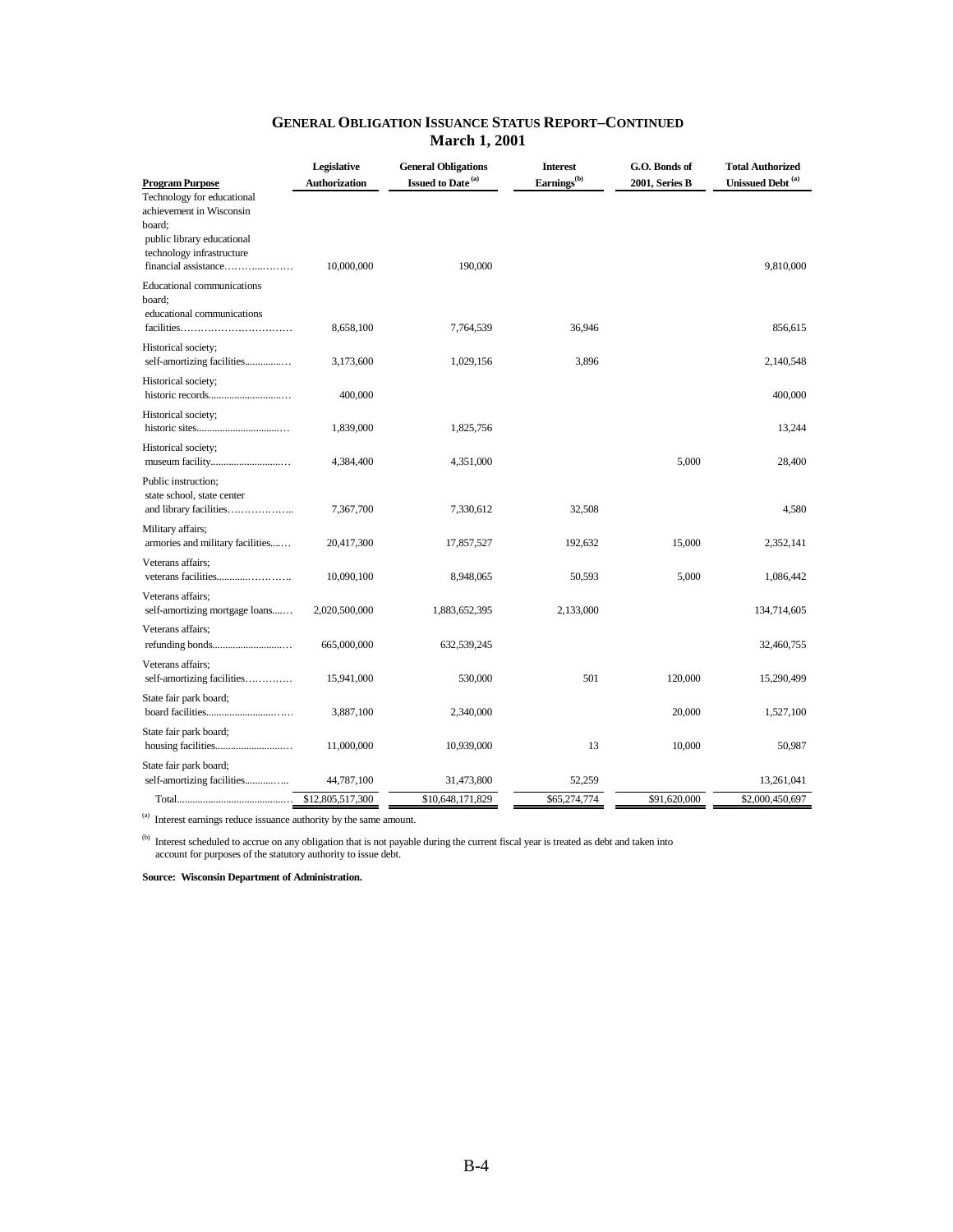# **Appendix C**

# **EXPECTED FORM OF LEGAL OPINION**

<span id="page-23-0"></span>*Upon delivery of the Bonds, it is expected that Foley & Lardner will deliver a legal opinion in substantially the following form:*

#### (Letterhead of Foley & Lardner) **\$91,620,000 STATE OF WISCONSIN GENERAL OBLIGATION BONDS OF 2001, SERIES B**

We have served as bond counsel in connection with the issuance by the State of Wisconsin (the "State") of its \$91,620,000 General Obligation Bonds of 2001, Series B, dated April 1, 2001 (the "Bonds").

We examined the law and a certified copy of the proceedings and certifications of public officials and others. As to questions of fact material to our opinion, we relied upon those certified proceedings and certifications without undertaking to verify them.

Based upon this examination, it is our opinion that, under existing law:

- 1. The Bonds are valid and binding general obligations of the State.
- 2. All taxable property in the State's territory is subject to *ad valorem* taxation without any limit as to rate or amount to pay the principal and interest coming due on the Bonds. The State is required by law to include in its annual tax levy the principal and interest coming due on the Bonds to the extent it does not use money from other sources to make those payments.
- 3. Interest on the Bonds is excluded from gross income for federal income tax purposes. It also is not an item of tax preference for purposes of the federal alternative minimum tax imposed on individuals and corporations. For the purpose of computing the alternative minimum tax imposed on certain corporations, however, interest on the Bonds is taken into account in determining adjusted current earnings. In addition, the State must comply with all requirements of the Internal Revenue Code that must be satisfied after the Bonds are issued for interest on the Bonds to be, or continue to be, excluded from gross income for federal income tax purposes. The State has agreed to do so. A failure to comply may cause interest on the Bonds to be included in gross income for federal income tax purposes, in some cases starting from the date the Bonds were issued. This letter expresses no opinion about other federal tax law consequences regarding the Bonds.

The rights of the owners of the Bonds and the enforceability of the Bonds may be limited by bankruptcy, insolvency, reorganization, moratorium, and other similar laws affecting creditors' rights and by equitable principles (which may be applied in either a legal or an equitable proceeding). This letter expresses no opinion as to the availability of any particular form of judicial relief.

We have not been engaged or undertaken to review the accuracy, completeness, or sufficiency of the Official Statement or other offering material relating to the Bonds (except to the extent, if any, stated in the Official Statement), and we express no opinion relating thereto (except only the matters set forth as our opinion in the Official Statement). However, in serving as bond counsel, nothing has come to our attention that would lead us to believe that the Official Statement (except for the financial statements and other financial or statistical data included therein, as to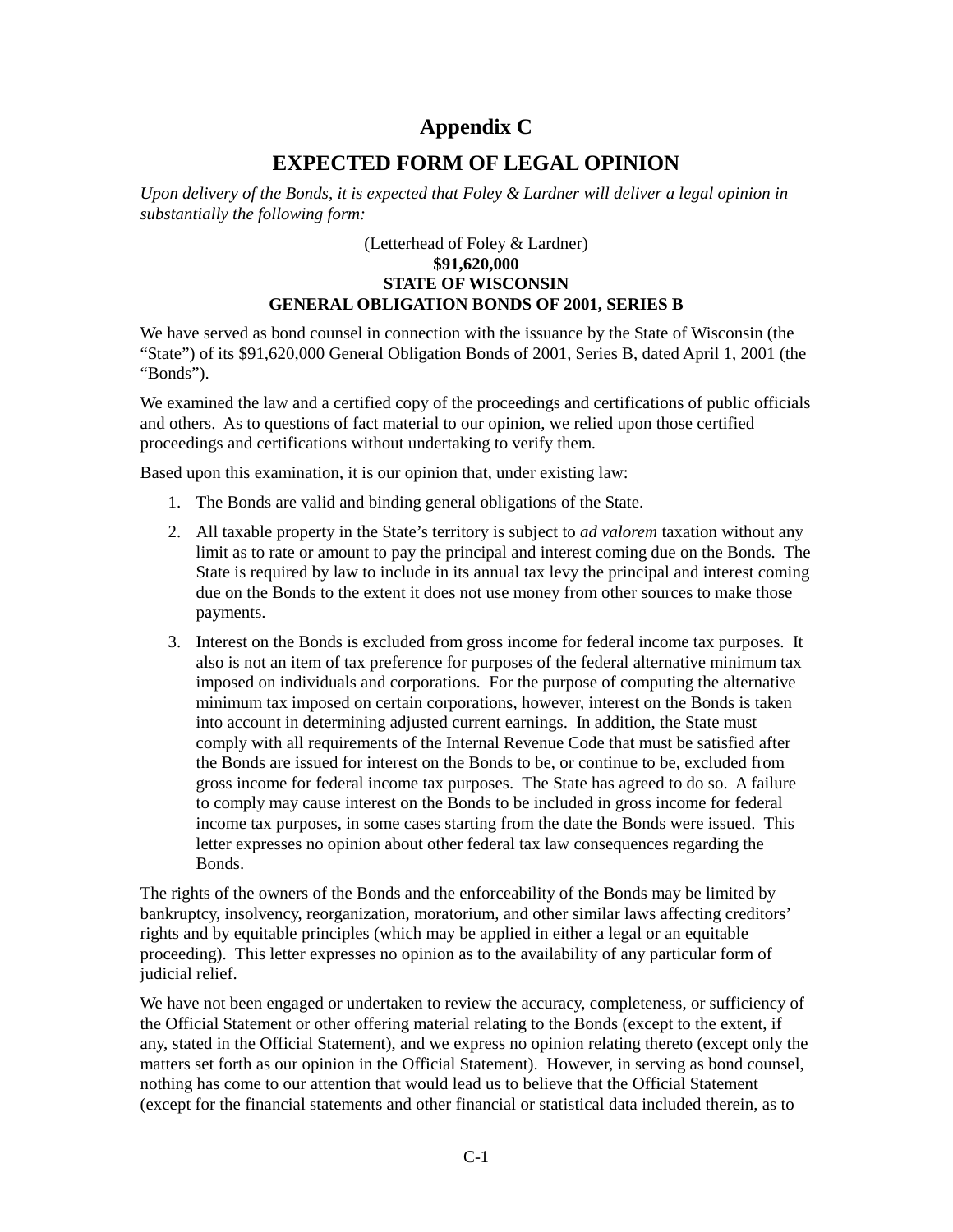which we express no view), as of the date of delivery of the Bonds, contained any untrue statement of a material fact or omitted to state any material fact required to be stated therein or necessary to make the statements contained therein, in light of the circumstances under which they were made, not misleading.

This letter speaks as of its date. We assume no duty to change this letter to reflect any facts or circumstances that later come to our attention or any changes in law.

Very truly yours,